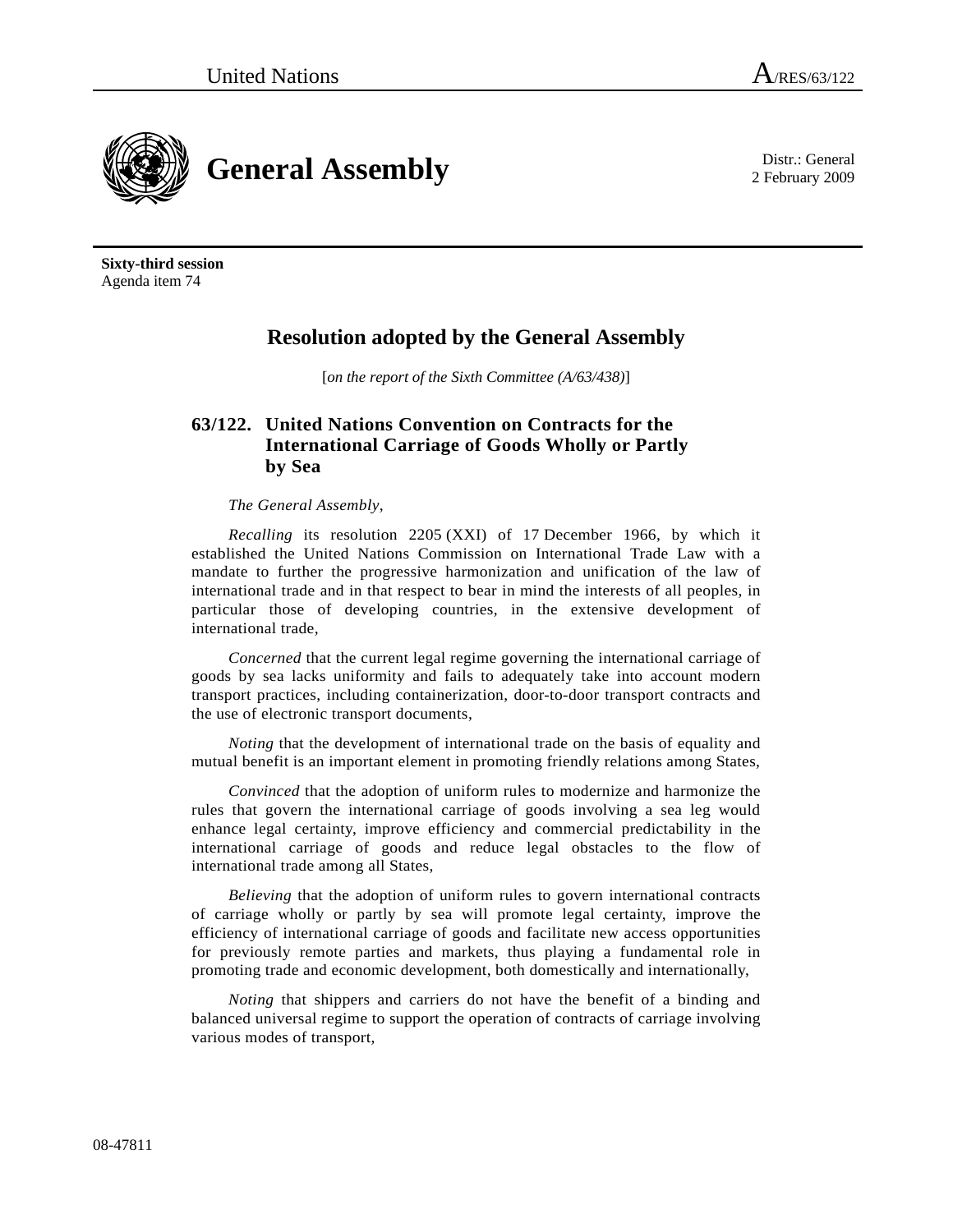*Recalling* that, at its thirty-fourth and thirty-fifth sessions, in 2001 and 2002, the Commission decided to prepare an international legislative instrument governing door-to-door transport operations that involve a sea leg, $<sup>1</sup>$  $<sup>1</sup>$  $<sup>1</sup>$ </sup>

*Recognizing* that all States and interested international organizations were invited to participate in the preparation of the draft Convention on Contracts for the International Carriage of Goods Wholly or Partly by Sea and in the forty-first session of the Commission, either as members or as observers, with a full opportunity to speak and make proposals,

*Noting with satisfaction* that the text of the draft Convention was circulated for comment to all States Members of the United Nations and intergovernmental organizations invited to attend the meetings of the Commission as observers, and that the comments received were before the Commission at its forty-first session, $<sup>2</sup>$  $<sup>2</sup>$  $<sup>2</sup>$ </sup>

*Taking note with satisfaction* of the decision of the Commission at its fortyfirst session to submit the draft Convention to the General Assembly for its consideration,<sup>[3](#page-1-2)</sup>

*Taking note* of the draft Convention approved by the Commission.<sup>[4](#page-1-3)</sup>

*Expressing its appreciation* to the Government of the Netherlands for its offer to host a signing ceremony for the Convention in Rotterdam,

 1. *Commends* the United Nations Commission on International Trade Law for preparing the draft Convention on Contracts for the International Carriage of Goods Wholly or Partly by Sea;

 2. *Adopts* the United Nations Convention on Contracts for the International Carriage of Goods Wholly or Partly by Sea, contained in the annex to the present resolution;

 3. *Authorizes* a ceremony for the opening for signature to be held on 23 September 2009 in Rotterdam, the Netherlands, and recommends that the rules embodied in the Convention be known as the "Rotterdam Rules";

4. *Calls upon* all Governments to consider becoming party to the Convention.

*67th plenary meeting 11 December 2008* 

# **Annex**

# **United Nations Convention on Contracts for the International Carriage of Goods Wholly or Partly by Sea**

*The States Parties to this Convention*,

*Reaffirming* their belief that international trade on the basis of equality and mutual benefit is an important element in promoting friendly relations among States,

**\_\_\_\_\_\_\_\_\_\_\_\_\_\_\_** 

<span id="page-1-0"></span><sup>1</sup> *Official Records of the General Assembly, Fifty-sixth Session, Supplement No. 17* and corrigendum (A/56/17 and Corr.3), paras. 319–345; and ibid., *Fifty-seventh Session, Supplement No. 17* (A/57/17), paras. 210–224.

 $^2$  A/CN.9/658 and Add.1–14 and Add.14/Corr.1.

<span id="page-1-2"></span><span id="page-1-1"></span><sup>3</sup> *Official Records of the General Assembly, Sixty-third Session, Supplement No. 17* and corrigendum (A/63/17 and Corr.1), para. 298.

<span id="page-1-3"></span><sup>4</sup> Ibid., annex I.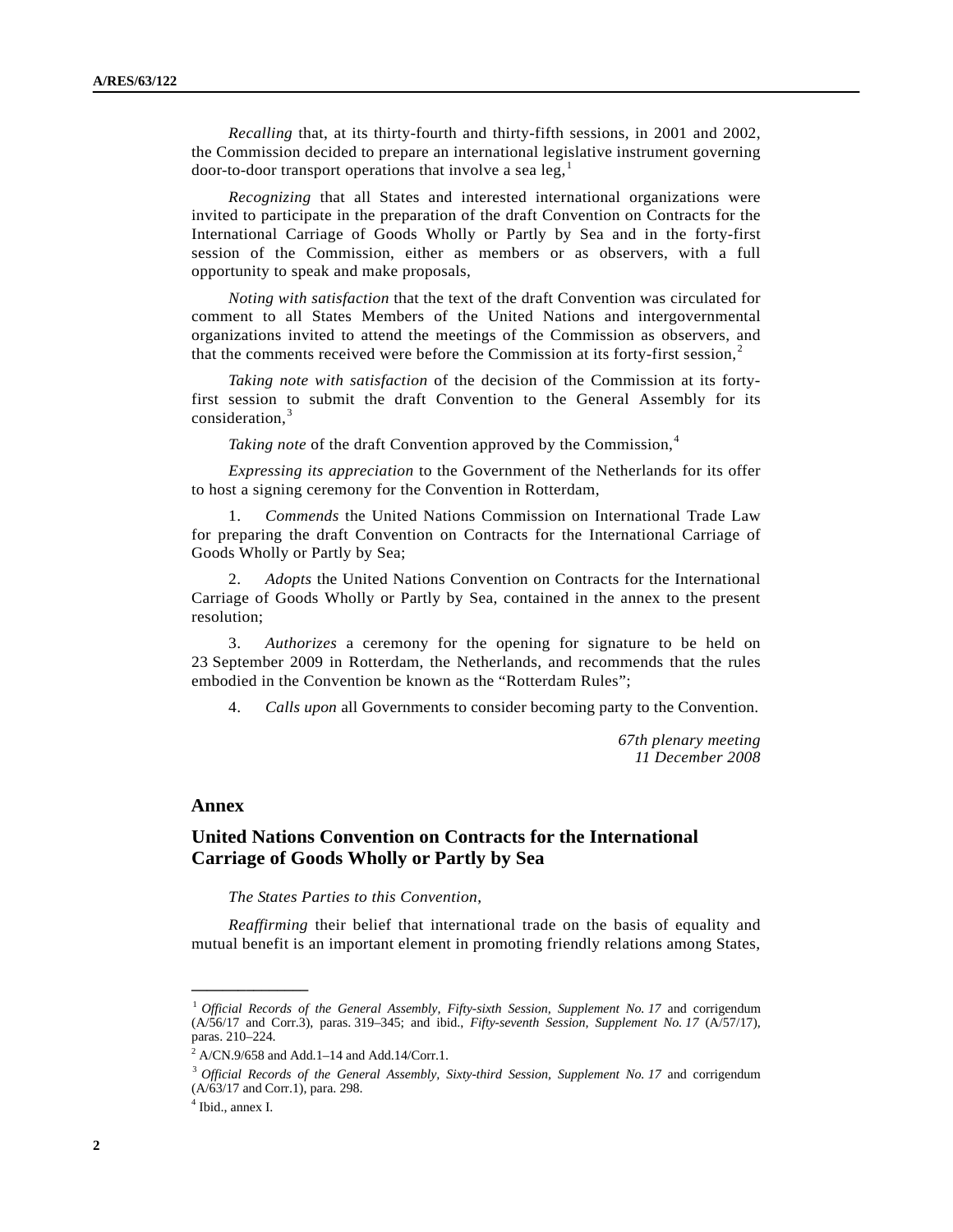*Convinced* that the progressive harmonization and unification of international trade law, in reducing or removing legal obstacles to the flow of international trade, significantly contributes to universal economic cooperation among all States on a basis of equality, equity and common interest, and to the well-being of all peoples,

*Recognizing* the significant contribution of the International Convention for the Unification of Certain Rules of Law relating to Bills of Lading, signed in Brussels on 25 August 1924, and its Protocols, and of the United Nations Convention on the Carriage of Goods by Sea, signed in Hamburg on 31 March 1978, to the harmonization of the law governing the carriage of goods by sea,

*Mindful* of the technological and commercial developments that have taken place since the adoption of those conventions and of the need to consolidate and modernize them,

*Noting* that shippers and carriers do not have the benefit of a binding universal regime to support the operation of contracts of maritime carriage involving other modes of transport,

*Believing* that the adoption of uniform rules to govern international contracts of carriage wholly or partly by sea will promote legal certainty, improve the efficiency of international carriage of goods and facilitate new access opportunities for previously remote parties and markets, thus playing a fundamental role in promoting trade and economic development, both domestically and internationally,

*Have agreed* as follows:

# **Chapter 1 General provisions**

*Article 1 Definitions* 

For the purposes of this Convention:

1. "Contract of carriage" means a contract in which a carrier, against the payment of freight, undertakes to carry goods from one place to another. The contract shall provide for carriage by sea and may provide for carriage by other modes of transport in addition to the sea carriage.

2. "Volume contract" means a contract of carriage that provides for the carriage of a specified quantity of goods in a series of shipments during an agreed period of time. The specification of the quantity may include a minimum, a maximum or a certain range.

3. "Liner transportation" means a transportation service that is offered to the public through publication or similar means and includes transportation by ships operating on a regular schedule between specified ports in accordance with publicly available timetables of sailing dates.

4. "Non-liner transportation" means any transportation that is not liner transportation.

5. "Carrier" means a person that enters into a contract of carriage with a shipper.

6. (*a*) "Performing party" means a person other than the carrier that performs or undertakes to perform any of the carrier's obligations under a contract of carriage with respect to the receipt, loading, handling, stowage, carriage, care, unloading or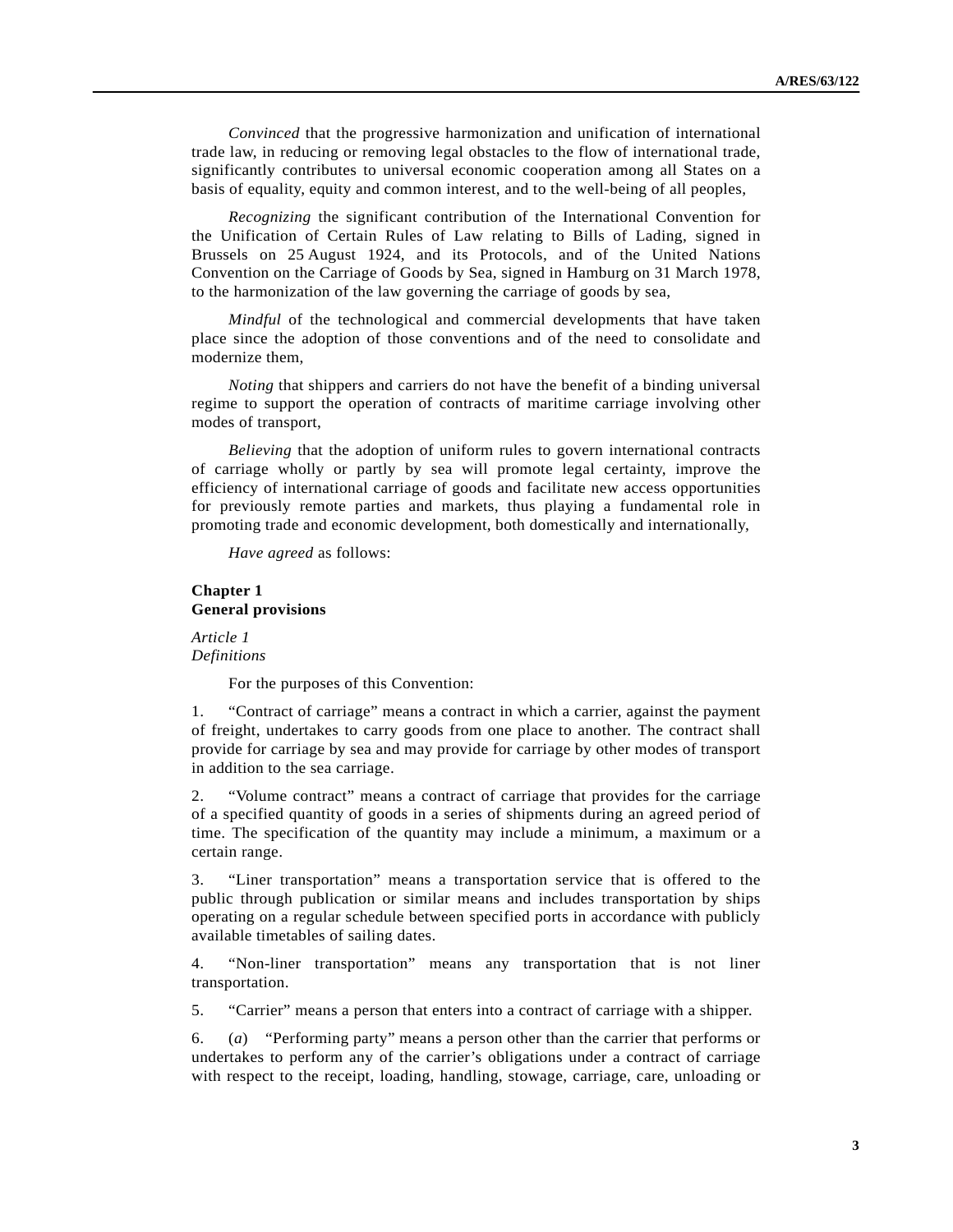delivery of the goods, to the extent that such person acts, either directly or indirectly, at the carrier's request or under the carrier's supervision or control.

 (*b*) "Performing party" does not include any person that is retained, directly or indirectly, by a shipper, by a documentary shipper, by the controlling party or by the consignee instead of by the carrier.

7. "Maritime performing party" means a performing party to the extent that it performs or undertakes to perform any of the carrier's obligations during the period between the arrival of the goods at the port of loading of a ship and their departure from the port of discharge of a ship. An inland carrier is a maritime performing party only if it performs or undertakes to perform its services exclusively within a port area.

8. "Shipper" means a person that enters into a contract of carriage with a carrier.

9. "Documentary shipper" means a person, other than the shipper, that accepts to be named as "shipper" in the transport document or electronic transport record.

10. "Holder" means:

 (*a*) A person that is in possession of a negotiable transport document; and (i) if the document is an order document, is identified in it as the shipper or the consignee, or is the person to which the document is duly endorsed; or (ii) if the document is a blank endorsed order document or bearer document, is the bearer thereof; or

 (*b*) The person to which a negotiable electronic transport record has been issued or transferred in accordance with the procedures referred to in article 9, paragraph 1.

11. "Consignee" means a person entitled to delivery of the goods under a contract of carriage or a transport document or electronic transport record.

12. "Right of control" of the goods means the right under the contract of carriage to give the carrier instructions in respect of the goods in accordance with chapter 10.

13. "Controlling party" means the person that pursuant to article 51 is entitled to exercise the right of control.

14. "Transport document" means a document issued under a contract of carriage by the carrier that:

 (*a*) Evidences the carrier's or a performing party's receipt of goods under a contract of carriage; and

(*b*) Evidences or contains a contract of carriage.

15. "Negotiable transport document" means a transport document that indicates, by wording such as "to order" or "negotiable" or other appropriate wording recognized as having the same effect by the law applicable to the document, that the goods have been consigned to the order of the shipper, to the order of the consignee, or to bearer, and is not explicitly stated as being "non-negotiable" or "not negotiable".

16. "Non-negotiable transport document" means a transport document that is not a negotiable transport document.

17. "Electronic communication" means information generated, sent, received or stored by electronic, optical, digital or similar means with the result that the information communicated is accessible so as to be usable for subsequent reference.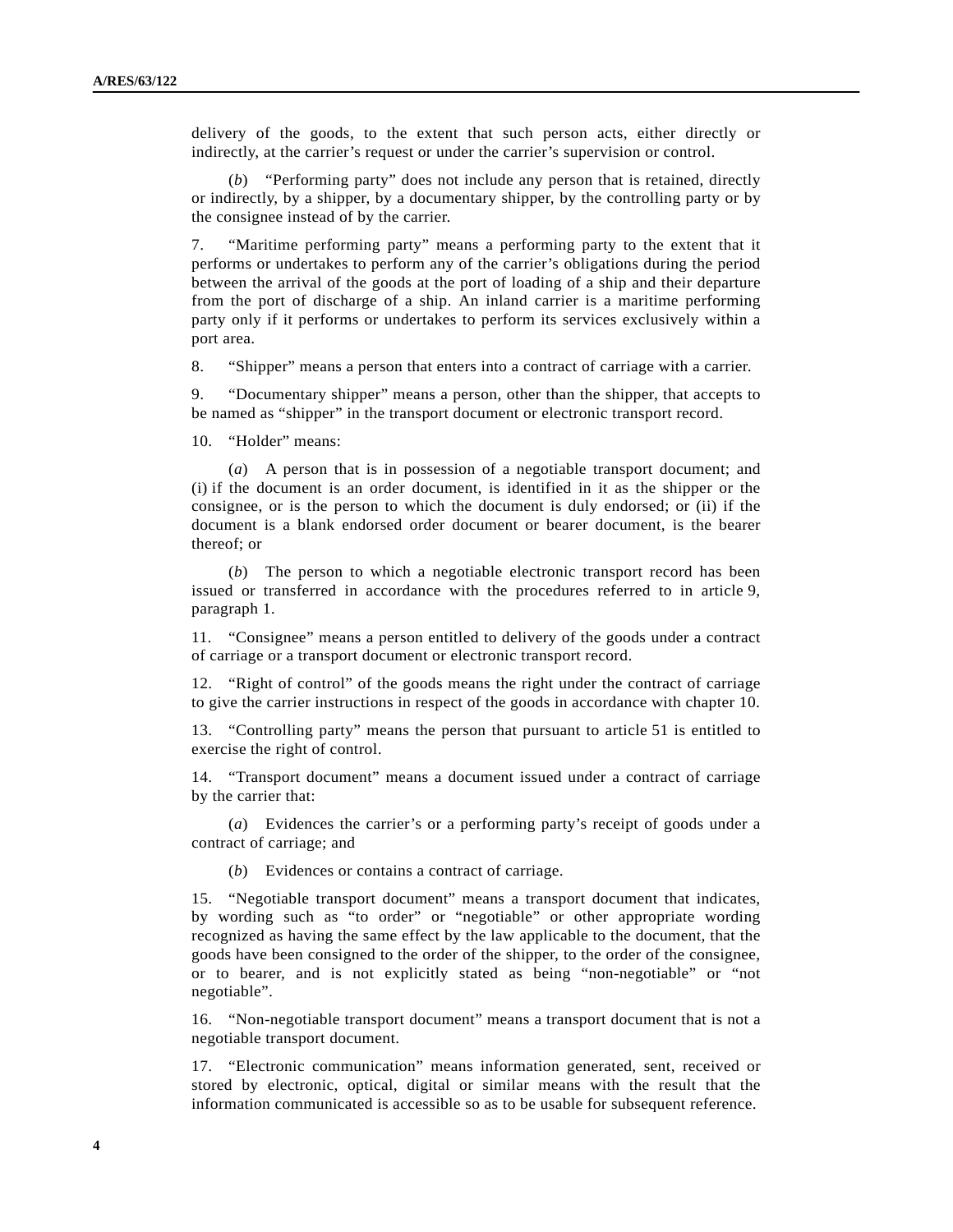18. "Electronic transport record" means information in one or more messages issued by electronic communication under a contract of carriage by a carrier, including information logically associated with the electronic transport record by attachments or otherwise linked to the electronic transport record contemporaneously with or subsequent to its issue by the carrier, so as to become part of the electronic transport record, that:

 (*a*) Evidences the carrier's or a performing party's receipt of goods under a contract of carriage; and

(*b*) Evidences or contains a contract of carriage.

19. "Negotiable electronic transport record" means an electronic transport record:

 (*a*) That indicates, by wording such as "to order", or "negotiable", or other appropriate wording recognized as having the same effect by the law applicable to the record, that the goods have been consigned to the order of the shipper or to the order of the consignee, and is not explicitly stated as being "non-negotiable" or "not negotiable"; and

(*b*) The use of which meets the requirements of article 9, paragraph 1.

20. "Non-negotiable electronic transport record" means an electronic transport record that is not a negotiable electronic transport record.

21. The "issuance" of a negotiable electronic transport record means the issuance of the record in accordance with procedures that ensure that the record is subject to exclusive control from its creation until it ceases to have any effect or validity.

22. The "transfer" of a negotiable electronic transport record means the transfer of exclusive control over the record.

23. "Contract particulars" means any information relating to the contract of carriage or to the goods (including terms, notations, signatures and endorsements) that is in a transport document or an electronic transport record.

24. "Goods" means the wares, merchandise, and articles of every kind whatsoever that a carrier undertakes to carry under a contract of carriage and includes the packing and any equipment and container not supplied by or on behalf of the carrier.

25. "Ship" means any vessel used to carry goods by sea.

26. "Container" means any type of container, transportable tank or flat, swapbody, or any similar unit load used to consolidate goods, and any equipment ancillary to such unit load.

27. "Vehicle" means a road or railroad cargo vehicle.

28. "Freight" means the remuneration payable to the carrier for the carriage of goods under a contract of carriage.

29. "Domicile" means (*a*) a place where a company or other legal person or association of natural or legal persons has its (i) statutory seat or place of incorporation or central registered office, whichever is applicable, (ii) central administration or (iii) principal place of business, and (*b*) the habitual residence of a natural person.

30. "Competent court" means a court in a Contracting State that, according to the rules on the internal allocation of jurisdiction among the courts of that State, may exercise jurisdiction over the dispute.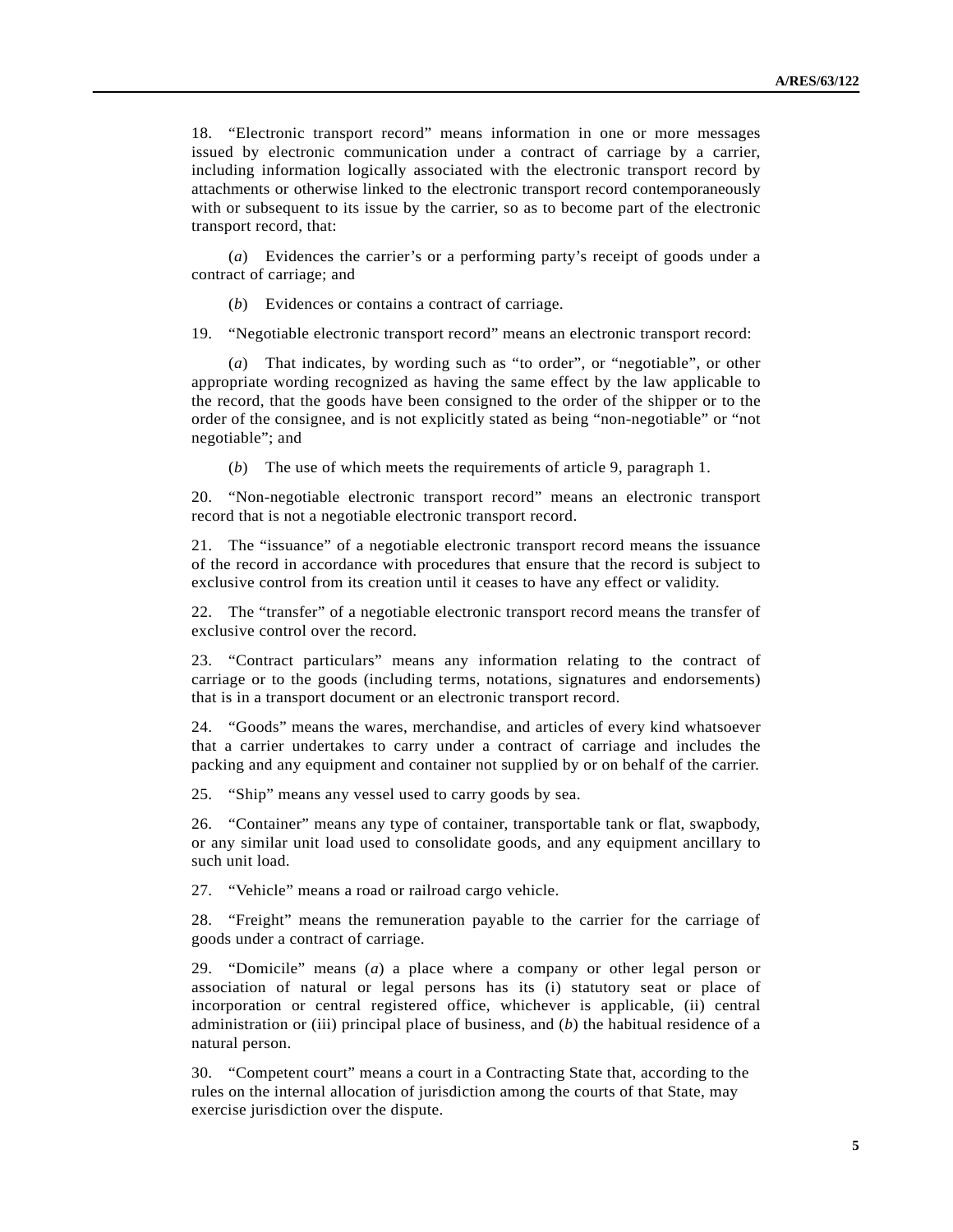#### *Article 2*

# *Interpretation of this Convention*

 In the interpretation of this Convention, regard is to be had to its international character and to the need to promote uniformity in its application and the observance of good faith in international trade.

# *Article 3*

# *Form requirements*

 The notices, confirmation, consent, agreement, declaration and other communications referred to in articles 19, paragraph 2; 23, paragraphs 1 to 4; 36, subparagraphs 1 (*b*), (*c*) and (*d*); 40, subparagraph 4 (*b*); 44; 48, paragraph 3; 51, subparagraph 1 (*b*); 59, paragraph 1; 63; 66; 67, paragraph 2; 75, paragraph 4; and 80, paragraphs 2 and 5, shall be in writing. Electronic communications may be used for these purposes, provided that the use of such means is with the consent of the person by which it is communicated and of the person to which it is communicated.

#### *Article 4*

# *Applicability of defences and limits of liability*

1. Any provision of this Convention that may provide a defence for, or limit the liability of, the carrier applies in any judicial or arbitral proceeding, whether founded in contract, in tort, or otherwise, that is instituted in respect of loss of, damage to, or delay in delivery of goods covered by a contract of carriage or for the breach of any other obligation under this Convention against:

(*a*) The carrier or a maritime performing party;

 (*b*) The master, crew or any other person that performs services on board the ship; or

(*c*) Employees of the carrier or a maritime performing party.

2. Any provision of this Convention that may provide a defence for the shipper or the documentary shipper applies in any judicial or arbitral proceeding, whether founded in contract, in tort, or otherwise, that is instituted against the shipper, the documentary shipper, or their subcontractors, agents or employees.

# **Chapter 2 Scope of application**

*Article 5 General scope of application* 

1. Subject to article 6, this Convention applies to contracts of carriage in which the place of receipt and the place of delivery are in different States, and the port of loading of a sea carriage and the port of discharge of the same sea carriage are in different States, if, according to the contract of carriage, any one of the following places is located in a Contracting State:

- (*a*) The place of receipt;
- (*b*) The port of loading;
- (*c*) The place of delivery; or
- (*d*) The port of discharge.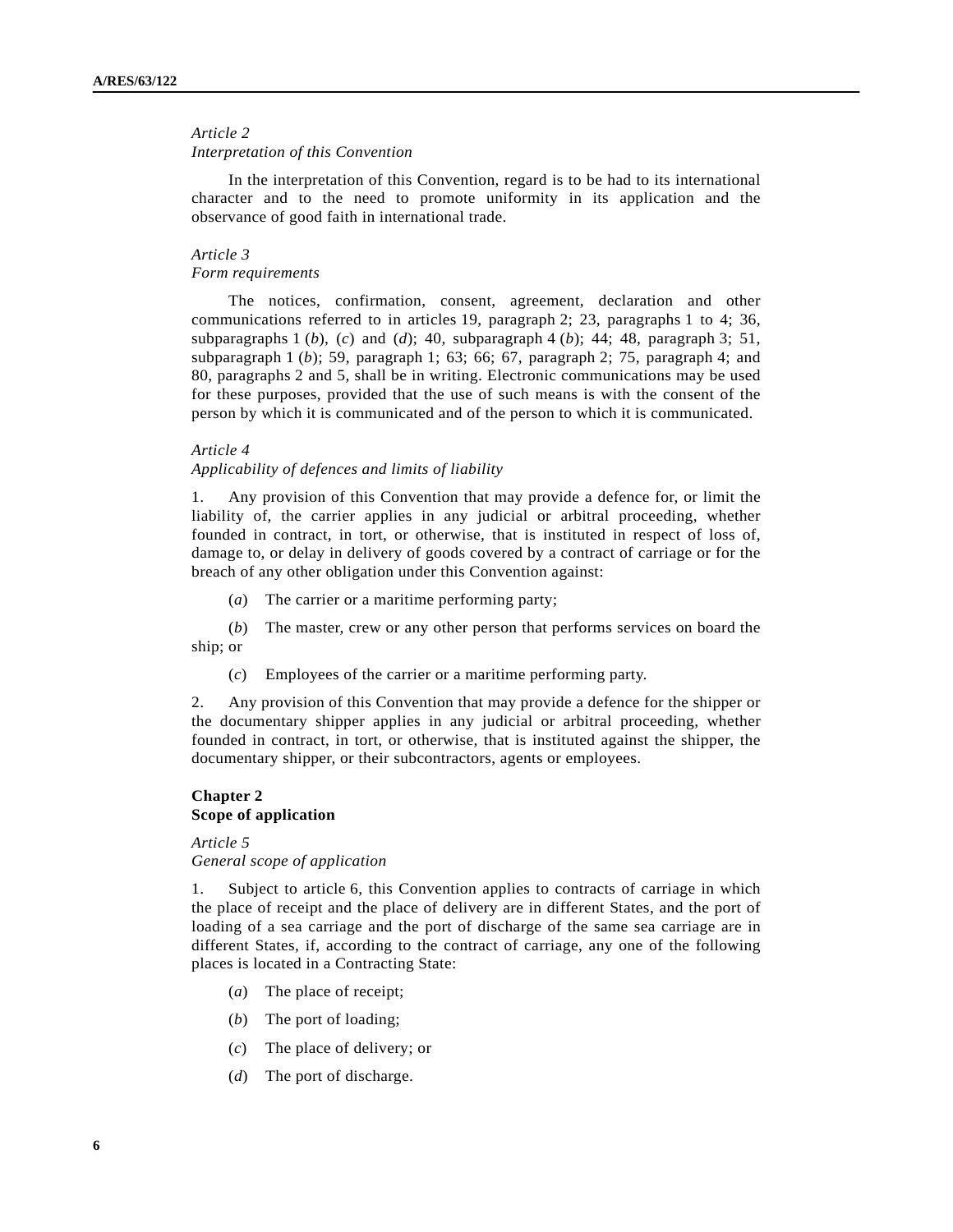2. This Convention applies without regard to the nationality of the vessel, the carrier, the performing parties, the shipper, the consignee, or any other interested parties.

# *Article 6 Specific exclusions*

1. This Convention does not apply to the following contracts in liner transportation:

(*a*) Charter parties; and

(*b*) Other contracts for the use of a ship or of any space thereon.

2. This Convention does not apply to contracts of carriage in non-liner transportation except when:

 (*a*) There is no charter party or other contract between the parties for the use of a ship or of any space thereon; and

(*b*) A transport document or an electronic transport record is issued.

#### *Article 7*

### *Application to certain parties*

 Notwithstanding article 6, this Convention applies as between the carrier and the consignee, controlling party or holder that is not an original party to the charter party or other contract of carriage excluded from the application of this Convention. However, this Convention does not apply as between the original parties to a contract of carriage excluded pursuant to article 6.

# **Chapter 3 Electronic transport records**

*Article 8* 

*Use and effect of electronic transport records* 

Subject to the requirements set out in this Convention:

 (*a*) Anything that is to be in or on a transport document under this Convention may be recorded in an electronic transport record, provided the issuance and subsequent use of an electronic transport record is with the consent of the carrier and the shipper; and

 (*b*) The issuance, exclusive control, or transfer of an electronic transport record has the same effect as the issuance, possession, or transfer of a transport document.

## *Article 9*

*Procedures for use of negotiable electronic transport records* 

1. The use of a negotiable electronic transport record shall be subject to procedures that provide for:

 (*a*) The method for the issuance and the transfer of that record to an intended holder;

 (*b*) An assurance that the negotiable electronic transport record retains its integrity;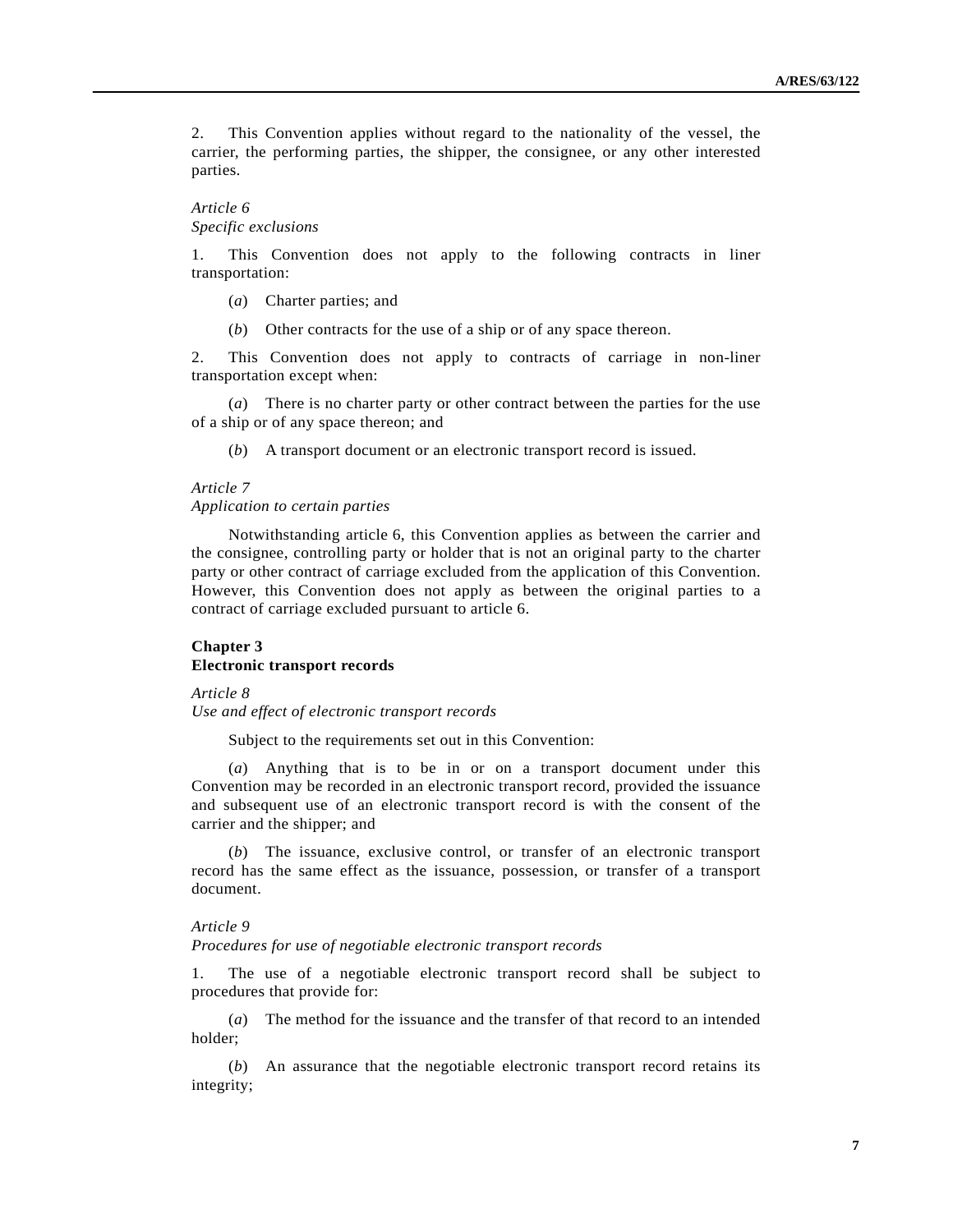(*c*) The manner in which the holder is able to demonstrate that it is the holder; and

 (*d*) The manner of providing confirmation that delivery to the holder has been effected, or that, pursuant to articles 10, paragraph 2, or 47, subparagraphs 1 (*a*) (ii) and (*c*), the electronic transport record has ceased to have any effect or validity.

2. The procedures in paragraph 1 of this article shall be referred to in the contract particulars and be readily ascertainable.

#### *Article 10*

*Replacement of negotiable transport document or negotiable electronic transport record* 

1. If a negotiable transport document has been issued and the carrier and the holder agree to replace that document by a negotiable electronic transport record:

 (*a*) The holder shall surrender the negotiable transport document, or all of them if more than one has been issued, to the carrier;

 (*b*) The carrier shall issue to the holder a negotiable electronic transport record that includes a statement that it replaces the negotiable transport document; and

 (*c*) The negotiable transport document ceases thereafter to have any effect or validity.

2. If a negotiable electronic transport record has been issued and the carrier and the holder agree to replace that electronic transport record by a negotiable transport document:

 (*a*) The carrier shall issue to the holder, in place of the electronic transport record, a negotiable transport document that includes a statement that it replaces the negotiable electronic transport record; and

 (*b*) The electronic transport record ceases thereafter to have any effect or validity.

# **Chapter 4 Obligations of the carrier**

# *Article 11*

*Carriage and delivery of the goods* 

 The carrier shall, subject to this Convention and in accordance with the terms of the contract of carriage, carry the goods to the place of destination and deliver them to the consignee.

## *Article 12*

# *Period of responsibility of the carrier*

1. The period of responsibility of the carrier for the goods under this Convention begins when the carrier or a performing party receives the goods for carriage and ends when the goods are delivered.

2. (*a*) If the law or regulations of the place of receipt require the goods to be handed over to an authority or other third party from which the carrier may collect them, the period of responsibility of the carrier begins when the carrier collects the goods from the authority or other third party.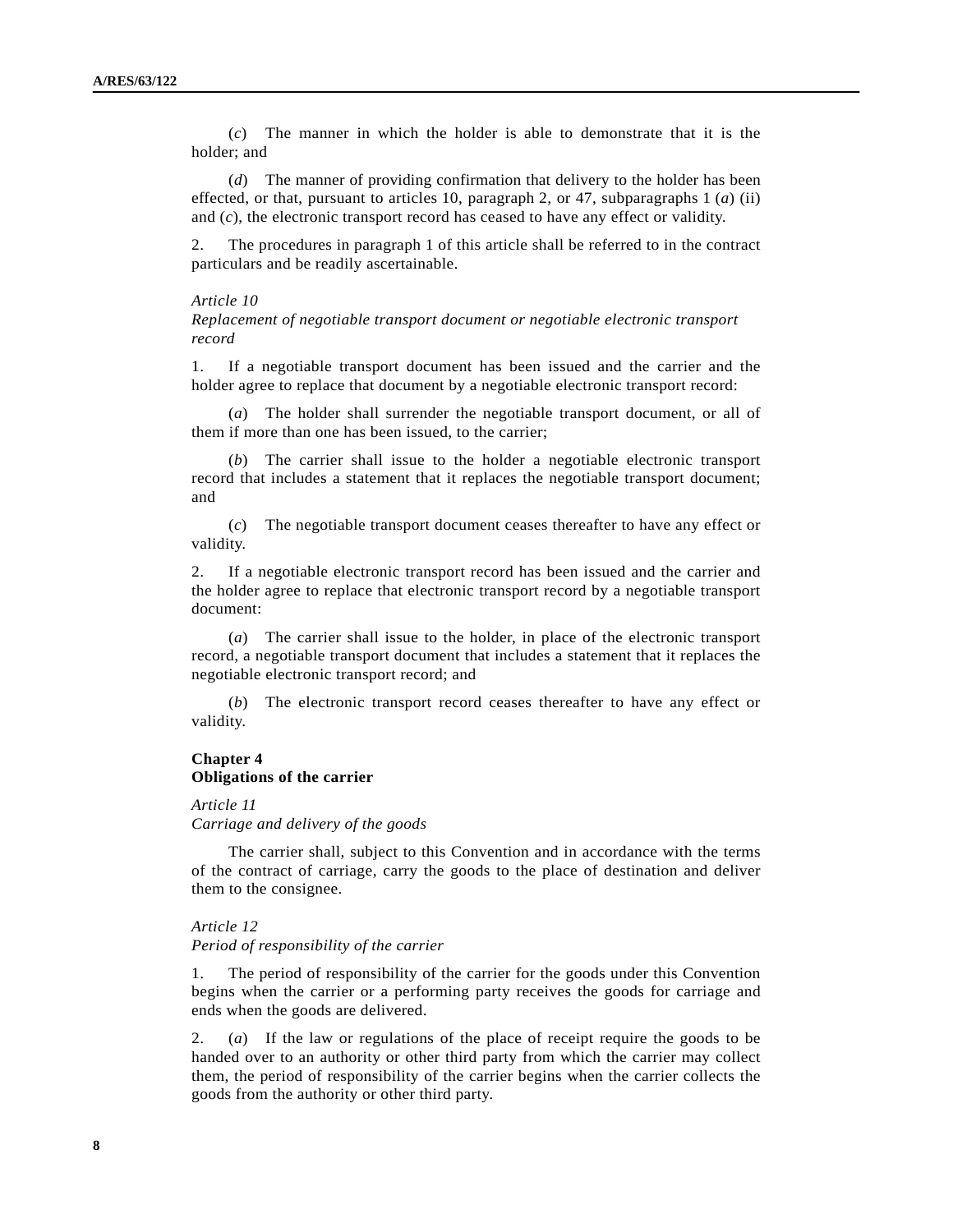(*b*) If the law or regulations of the place of delivery require the carrier to hand over the goods to an authority or other third party from which the consignee may collect them, the period of responsibility of the carrier ends when the carrier hands the goods over to the authority or other third party.

3. For the purpose of determining the carrier's period of responsibility, the parties may agree on the time and location of receipt and delivery of the goods, but a provision in a contract of carriage is void to the extent that it provides that:

 (*a*) The time of receipt of the goods is subsequent to the beginning of their initial loading under the contract of carriage; or

 (*b*) The time of delivery of the goods is prior to the completion of their final unloading under the contract of carriage.

# *Article 13*

#### *Specific obligations*

1. The carrier shall during the period of its responsibility as defined in article 12, and subject to article 26, properly and carefully receive, load, handle, stow, carry, keep, care for, unload and deliver the goods.

2. Notwithstanding paragraph 1 of this article, and without prejudice to the other provisions in chapter 4 and to chapters 5 to 7, the carrier and the shipper may agree that the loading, handling, stowing or unloading of the goods is to be performed by the shipper, the documentary shipper or the consignee. Such an agreement shall be referred to in the contract particulars.

# *Article 14*

*Specific obligations applicable to the voyage by sea* 

 The carrier is bound before, at the beginning of, and during the voyage by sea to exercise due diligence to:

(*a*) Make and keep the ship seaworthy;

 (*b*) Properly crew, equip and supply the ship and keep the ship so crewed, equipped and supplied throughout the voyage; and

 (*c*) Make and keep the holds and all other parts of the ship in which the goods are carried, and any containers supplied by the carrier in or upon which the goods are carried, fit and safe for their reception, carriage and preservation.

### *Article 15*

#### *Goods that may become a danger*

 Notwithstanding articles 11 and 13, the carrier or a performing party may decline to receive or to load, and may take such other measures as are reasonable, including unloading, destroying, or rendering goods harmless, if the goods are, or reasonably appear likely to become during the carrier's period of responsibility, an actual danger to persons, property or the environment.

# *Article 16*

*Sacrifice of the goods during the voyage by sea* 

 Notwithstanding articles 11, 13, and 14, the carrier or a performing party may sacrifice goods at sea when the sacrifice is reasonably made for the common safety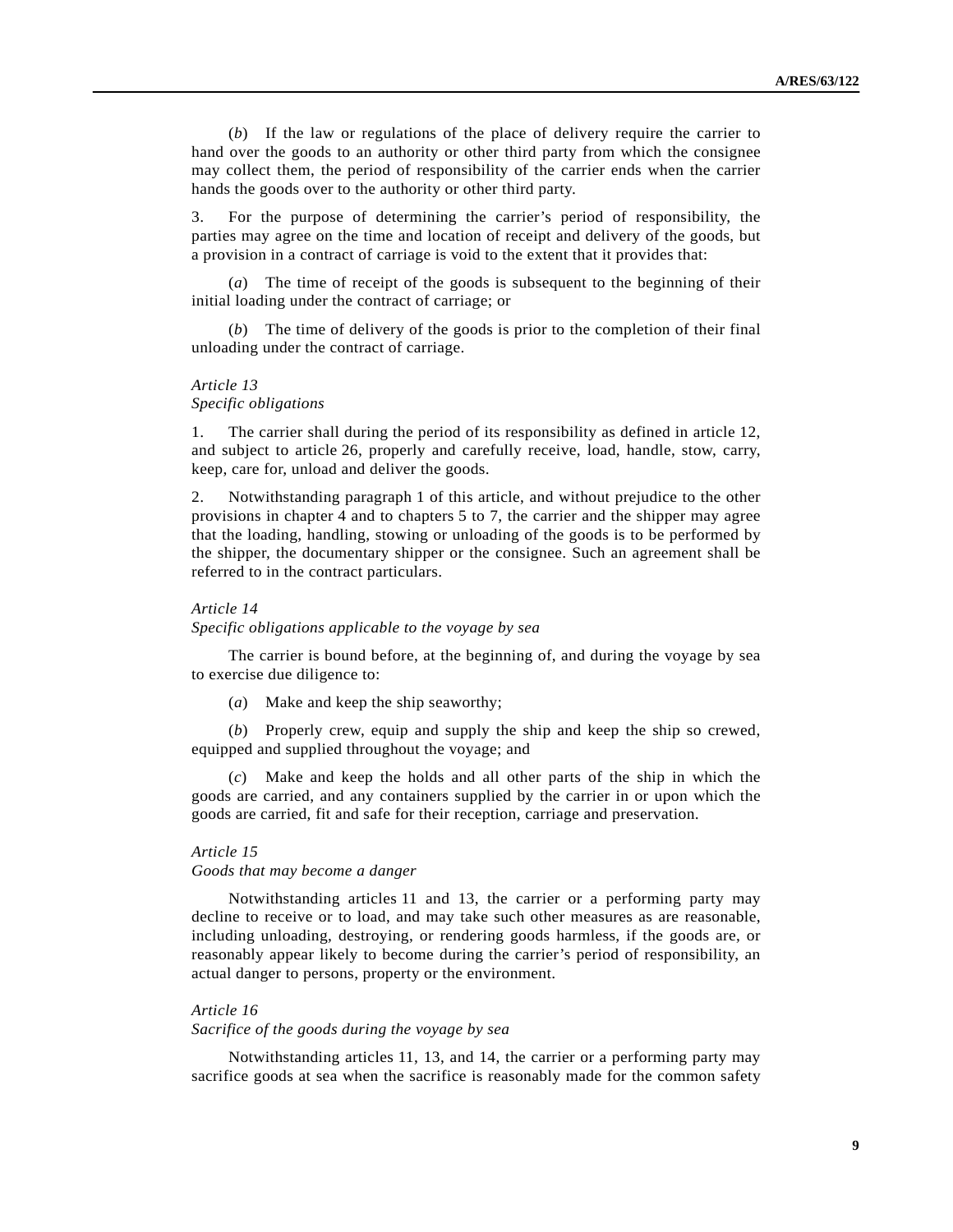or for the purpose of preserving from peril human life or other property involved in the common adventure.

# **Chapter 5 Liability of the carrier for loss, damage or delay**

*Article 17 Basis of liability* 

1. The carrier is liable for loss of or damage to the goods, as well as for delay in delivery, if the claimant proves that the loss, damage, or delay, or the event or circumstance that caused or contributed to it took place during the period of the carrier's responsibility as defined in chapter 4.

2. The carrier is relieved of all or part of its liability pursuant to paragraph 1 of this article if it proves that the cause or one of the causes of the loss, damage, or delay is not attributable to its fault or to the fault of any person referred to in article 18.

3. The carrier is also relieved of all or part of its liability pursuant to paragraph 1 of this article if, alternatively to proving the absence of fault as provided in paragraph 2 of this article, it proves that one or more of the following events or circumstances caused or contributed to the loss, damage, or delay:

- (*a*) Act of God;
- (*b*) Perils, dangers, and accidents of the sea or other navigable waters;

 (*c*) War, hostilities, armed conflict, piracy, terrorism, riots, and civil commotions;

 (*d*) Quarantine restrictions; interference by or impediments created by governments, public authorities, rulers, or people including detention, arrest, or seizure not attributable to the carrier or any person referred to in article 18;

- (*e*) Strikes, lockouts, stoppages, or restraints of labour;
- (*f*) Fire on the ship;
- (*g*) Latent defects not discoverable by due diligence;

 (*h*) Act or omission of the shipper, the documentary shipper, the controlling party, or any other person for whose acts the shipper or the documentary shipper is liable pursuant to article 33 or 34;

Loading, handling, stowing, or unloading of the goods performed pursuant to an agreement in accordance with article 13, paragraph 2, unless the carrier or a performing party performs such activity on behalf of the shipper, the documentary shipper or the consignee;

 (*j*) Wastage in bulk or weight or any other loss or damage arising from inherent defect, quality, or vice of the goods;

 (*k*) Insufficiency or defective condition of packing or marking not performed by or on behalf of the carrier;

(*l*) Saving or attempting to save life at sea;

(*m*) Reasonable measures to save or attempt to save property at sea;

 (*n*) Reasonable measures to avoid or attempt to avoid damage to the environment; or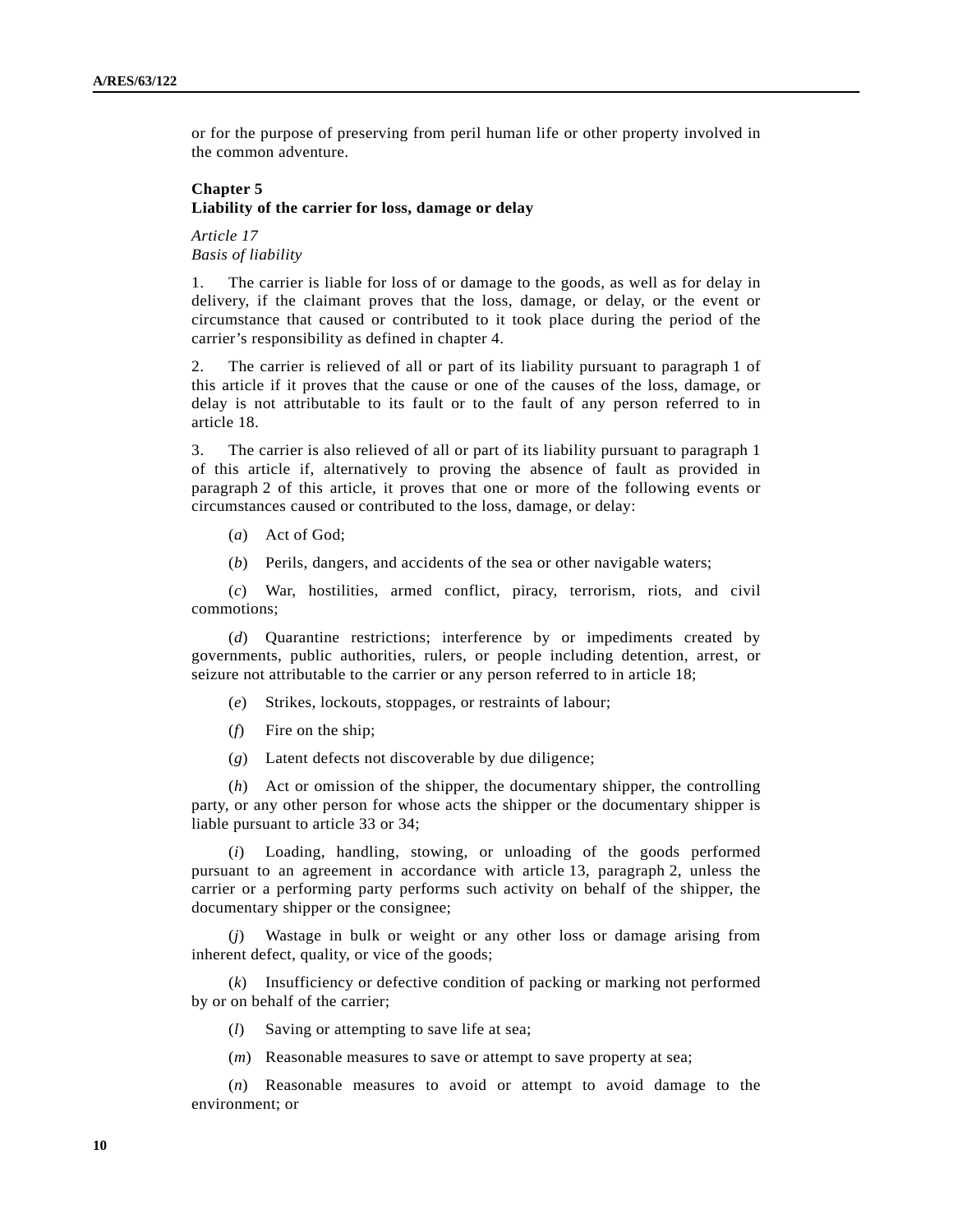(*o*) Acts of the carrier in pursuance of the powers conferred by articles 15 and 16.

4. Notwithstanding paragraph 3 of this article, the carrier is liable for all or part of the loss, damage, or delay:

 (*a*) If the claimant proves that the fault of the carrier or of a person referred to in article 18 caused or contributed to the event or circumstance on which the carrier relies; or

 (*b*) If the claimant proves that an event or circumstance not listed in paragraph 3 of this article contributed to the loss, damage, or delay, and the carrier cannot prove that this event or circumstance is not attributable to its fault or to the fault of any person referred to in article 18.

5. The carrier is also liable, notwithstanding paragraph 3 of this article, for all or part of the loss, damage, or delay if:

 (*a*) The claimant proves that the loss, damage, or delay was or was probably caused by or contributed to by (i) the unseaworthiness of the ship; (ii) the improper crewing, equipping, and supplying of the ship; or (iii) the fact that the holds or other parts of the ship in which the goods are carried, or any containers supplied by the carrier in or upon which the goods are carried, were not fit and safe for reception, carriage, and preservation of the goods; and

 (*b*) The carrier is unable to prove either that: (i) none of the events or circumstances referred to in subparagraph 5 (*a*) of this article caused the loss, damage, or delay; or (ii) it complied with its obligation to exercise due diligence pursuant to article 14.

 6. When the carrier is relieved of part of its liability pursuant to this article, the carrier is liable only for that part of the loss, damage or delay that is attributable to the event or circumstance for which it is liable pursuant to this article.

### *Article 18*

*Liability of the carrier for other persons* 

 The carrier is liable for the breach of its obligations under this Convention caused by the acts or omissions of:

- (*a*) Any performing party;
- (*b*) The master or crew of the ship;
- (*c*) Employees of the carrier or a performing party; or

 (*d*) Any other person that performs or undertakes to perform any of the carrier's obligations under the contract of carriage, to the extent that the person acts, either directly or indirectly, at the carrier's request or under the carrier's supervision or control.

### *Article 19*

# *Liability of maritime performing parties*

1. A maritime performing party is subject to the obligations and liabilities imposed on the carrier under this Convention and is entitled to the carrier's defences and limits of liability as provided for in this Convention if:

 (*a*) The maritime performing party received the goods for carriage in a Contracting State, or delivered them in a Contracting State, or performed its activities with respect to the goods in a port in a Contracting State; and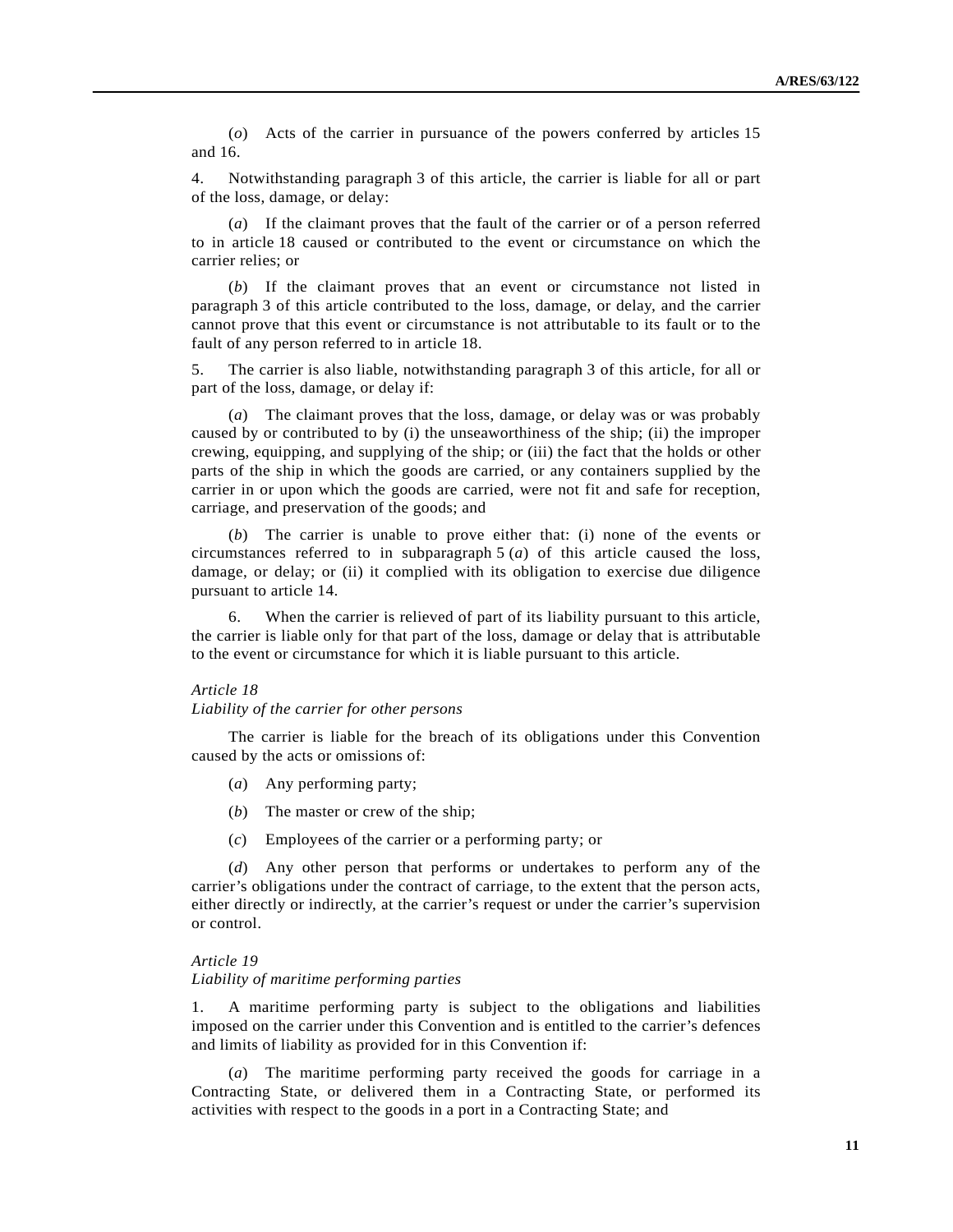(*b*) The occurrence that caused the loss, damage or delay took place: (i) during the period between the arrival of the goods at the port of loading of the ship and their departure from the port of discharge from the ship; (ii) while the maritime performing party had custody of the goods; or (iii) at any other time to the extent that it was participating in the performance of any of the activities contemplated by the contract of carriage.

2. If the carrier agrees to assume obligations other than those imposed on the carrier under this Convention, or agrees that the limits of its liability are higher than the limits specified under this Convention, a maritime performing party is not bound by this agreement unless it expressly agrees to accept such obligations or such higher limits.

3. A maritime performing party is liable for the breach of its obligations under this Convention caused by the acts or omissions of any person to which it has entrusted the performance of any of the carrier's obligations under the contract of carriage under the conditions set out in paragraph 1 of this article.

4. Nothing in this Convention imposes liability on the master or crew of the ship or on an employee of the carrier or of a maritime performing party.

# *Article 20*

# *Joint and several liability*

1. If the carrier and one or more maritime performing parties are liable for the loss of, damage to, or delay in delivery of the goods, their liability is joint and several but only up to the limits provided for under this Convention.

2. Without prejudice to article 61, the aggregate liability of all such persons shall not exceed the overall limits of liability under this Convention.

# *Article 21 Delay*

 Delay in delivery occurs when the goods are not delivered at the place of destination provided for in the contract of carriage within the time agreed.

# *Article 22*

#### *Calculation of compensation*

1. Subject to article 59, the compensation payable by the carrier for loss of or damage to the goods is calculated by reference to the value of such goods at the place and time of delivery established in accordance with article 43.

2. The value of the goods is fixed according to the commodity exchange price or, if there is no such price, according to their market price or, if there is no commodity exchange price or market price, by reference to the normal value of the goods of the same kind and quality at the place of delivery.

3. In case of loss of or damage to the goods, the carrier is not liable for payment of any compensation beyond what is provided for in paragraphs 1 and 2 of this article except when the carrier and the shipper have agreed to calculate compensation in a different manner within the limits of chapter 16.

# *Article 23*

#### *Notice in case of loss, damage or delay*

1. The carrier is presumed, in absence of proof to the contrary, to have delivered the goods according to their description in the contract particulars unless notice of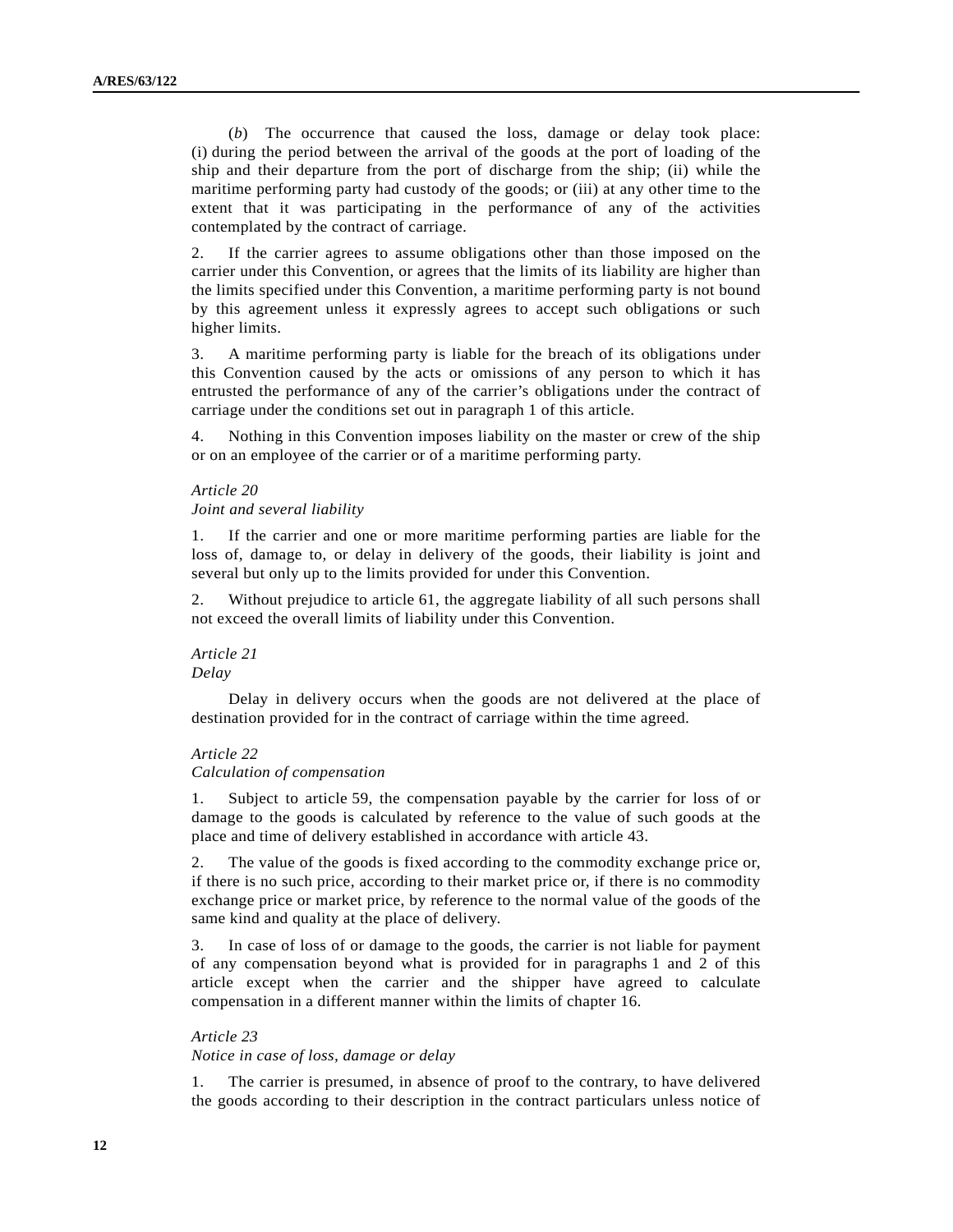loss of or damage to the goods, indicating the general nature of such loss or damage, was given to the carrier or the performing party that delivered the goods before or at the time of the delivery, or, if the loss or damage is not apparent, within seven working days at the place of delivery after the delivery of the goods.

2. Failure to provide the notice referred to in this article to the carrier or the performing party shall not affect the right to claim compensation for loss of or damage to the goods under this Convention, nor shall it affect the allocation of the burden of proof set out in article 17.

3. The notice referred to in this article is not required in respect of loss or damage that is ascertained in a joint inspection of the goods by the person to which they have been delivered and the carrier or the maritime performing party against which liability is being asserted.

4. No compensation in respect of delay is payable unless notice of loss due to delay was given to the carrier within twenty-one consecutive days of delivery of the goods.

5. When the notice referred to in this article is given to the performing party that delivered the goods, it has the same effect as if that notice was given to the carrier, and notice given to the carrier has the same effect as a notice given to a maritime performing party.

6. In the case of any actual or apprehended loss or damage, the parties to the dispute shall give all reasonable facilities to each other for inspecting and tallying the goods and shall provide access to records and documents relevant to the carriage of the goods.

# **Chapter 6 Additional provisions relating to particular stages of carriage**

*Article 24 Deviation* 

 When pursuant to applicable law a deviation constitutes a breach of the carrier's obligations, such deviation of itself shall not deprive the carrier or a maritime performing party of any defence or limitation of this Convention, except to the extent provided in article 61.

# *Article 25 Deck cargo on ships*

1. Goods may be carried on the deck of a ship only if:

(*a*) Such carriage is required by law;

 (*b*) They are carried in or on containers or vehicles that are fit for deck carriage, and the decks are specially fitted to carry such containers or vehicles; or

The carriage on deck is in accordance with the contract of carriage, or the customs, usages or practices of the trade in question.

2. The provisions of this Convention relating to the liability of the carrier apply to the loss of, damage to or delay in the delivery of goods carried on deck pursuant to paragraph 1 of this article, but the carrier is not liable for loss of or damage to such goods, or delay in their delivery, caused by the special risks involved in their carriage on deck when the goods are carried in accordance with subparagraphs 1 (*a*) or (*c*) of this article.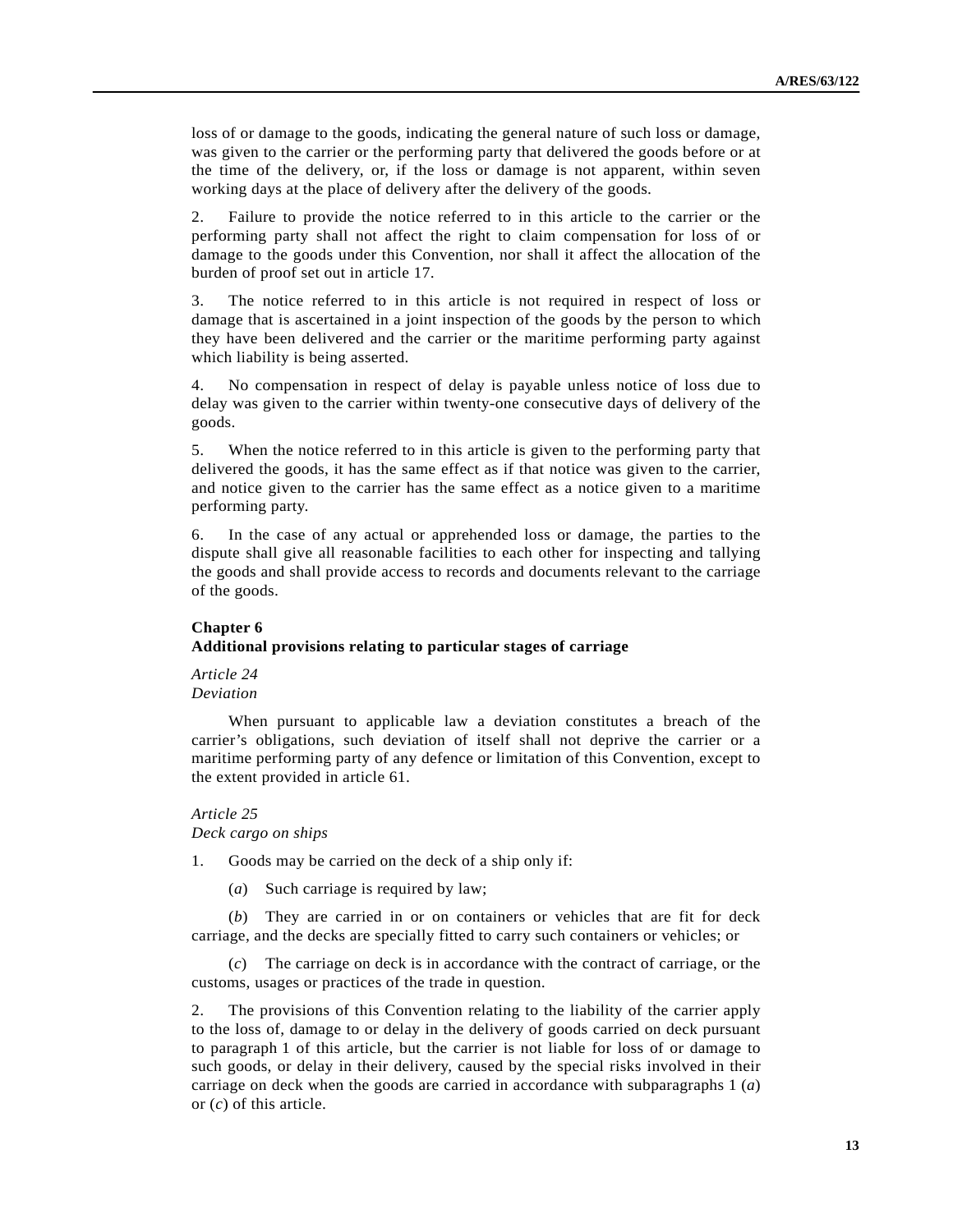3. If the goods have been carried on deck in cases other than those permitted pursuant to paragraph 1 of this article, the carrier is liable for loss of or damage to the goods or delay in their delivery that is exclusively caused by their carriage on deck, and is not entitled to the defences provided for in article 17.

4. The carrier is not entitled to invoke subparagraph 1 (*c*) of this article against a third party that has acquired a negotiable transport document or a negotiable electronic transport record in good faith, unless the contract particulars state that the goods may be carried on deck.

5. If the carrier and shipper expressly agreed that the goods would be carried under deck, the carrier is not entitled to the benefit of the limitation of liability for any loss of, damage to or delay in the delivery of the goods to the extent that such loss, damage, or delay resulted from their carriage on deck.

#### *Article 26*

#### *Carriage preceding or subsequent to sea carriage*

 When loss of or damage to goods, or an event or circumstance causing a delay in their delivery, occurs during the carrier's period of responsibility but solely before their loading onto the ship or solely after their discharge from the ship, the provisions of this Convention do not prevail over those provisions of another international instrument that, at the time of such loss, damage or event or circumstance causing delay:

 (*a*) Pursuant to the provisions of such international instrument would have applied to all or any of the carrier's activities if the shipper had made a separate and direct contract with the carrier in respect of the particular stage of carriage where the loss of, or damage to goods, or an event or circumstance causing delay in their delivery occurred;

 (*b*) Specifically provide for the carrier's liability, limitation of liability, or time for suit; and

 (*c*) Cannot be departed from by contract either at all or to the detriment of the shipper under that instrument.

#### **Chapter 7**

#### **Obligations of the shipper to the carrier**

# *Article 27 Delivery for carriage*

1. Unless otherwise agreed in the contract of carriage, the shipper shall deliver the goods ready for carriage. In any event, the shipper shall deliver the goods in such condition that they will withstand the intended carriage, including their loading, handling, stowing, lashing and securing, and unloading, and that they will not cause harm to persons or property.

2. The shipper shall properly and carefully perform any obligation assumed under an agreement made pursuant to article 13, paragraph 2.

3. When a container is packed or a vehicle is loaded by the shipper, the shipper shall properly and carefully stow, lash and secure the contents in or on the container or vehicle, and in such a way that they will not cause harm to persons or property.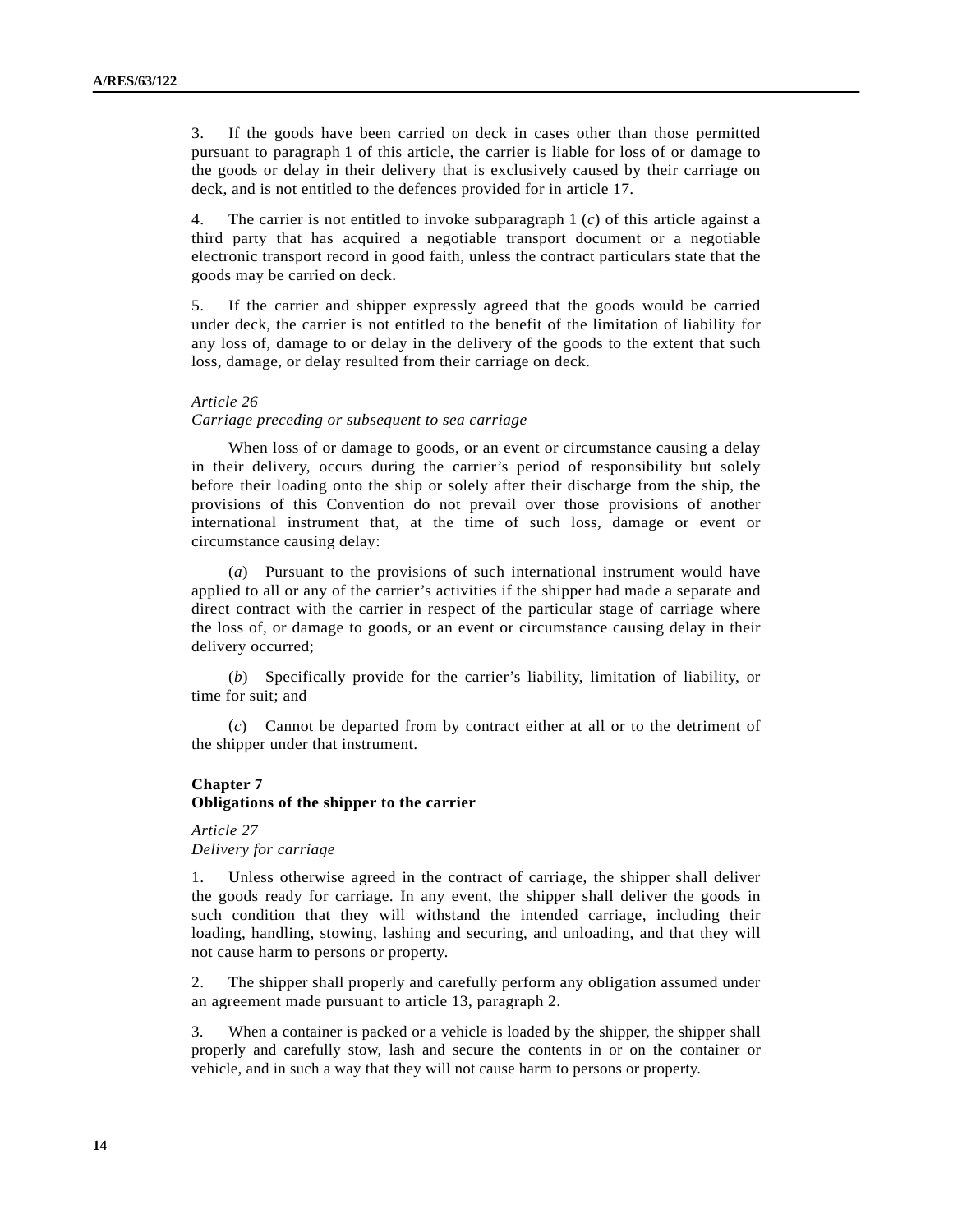# *Article 28 Cooperation of the shipper and the carrier in providing information and instructions*

 The carrier and the shipper shall respond to requests from each other to provide information and instructions required for the proper handling and carriage of the goods if the information is in the requested party's possession or the instructions are within the requested party's reasonable ability to provide and they are not otherwise reasonably available to the requesting party.

#### *Article 29*

### *Shipper's obligation to provide information, instructions and documents*

1. The shipper shall provide to the carrier in a timely manner such information, instructions and documents relating to the goods that are not otherwise reasonably available to the carrier, and that are reasonably necessary:

 (*a*) For the proper handling and carriage of the goods, including precautions to be taken by the carrier or a performing party; and

 (*b*) For the carrier to comply with law, regulations or other requirements of public authorities in connection with the intended carriage, provided that the carrier notifies the shipper in a timely manner of the information, instructions and documents it requires.

2. Nothing in this article affects any specific obligation to provide certain information, instructions and documents related to the goods pursuant to law, regulations or other requirements of public authorities in connection with the intended carriage.

#### *Article 30*

#### *Basis of shipper's liability to the carrier*

1. The shipper is liable for loss or damage sustained by the carrier if the carrier proves that such loss or damage was caused by a breach of the shipper's obligations under this Convention.

2. Except in respect of loss or damage caused by a breach by the shipper of its obligations pursuant to articles 31, paragraph 2, and 32, the shipper is relieved of all or part of its liability if the cause or one of the causes of the loss or damage is not attributable to its fault or to the fault of any person referred to in article 34.

3. When the shipper is relieved of part of its liability pursuant to this article, the shipper is liable only for that part of the loss or damage that is attributable to its fault or to the fault of any person referred to in article 34.

### *Article 31*

#### *Information for compilation of contract particulars*

1. The shipper shall provide to the carrier, in a timely manner, accurate information required for the compilation of the contract particulars and the issuance of the transport documents or electronic transport records, including the particulars referred to in article 36, paragraph 1; the name of the party to be identified as the shipper in the contract particulars; the name of the consignee, if any; and the name of the person to whose order the transport document or electronic transport record is to be issued, if any.

2. The shipper is deemed to have guaranteed the accuracy at the time of receipt by the carrier of the information that is provided according to paragraph 1 of this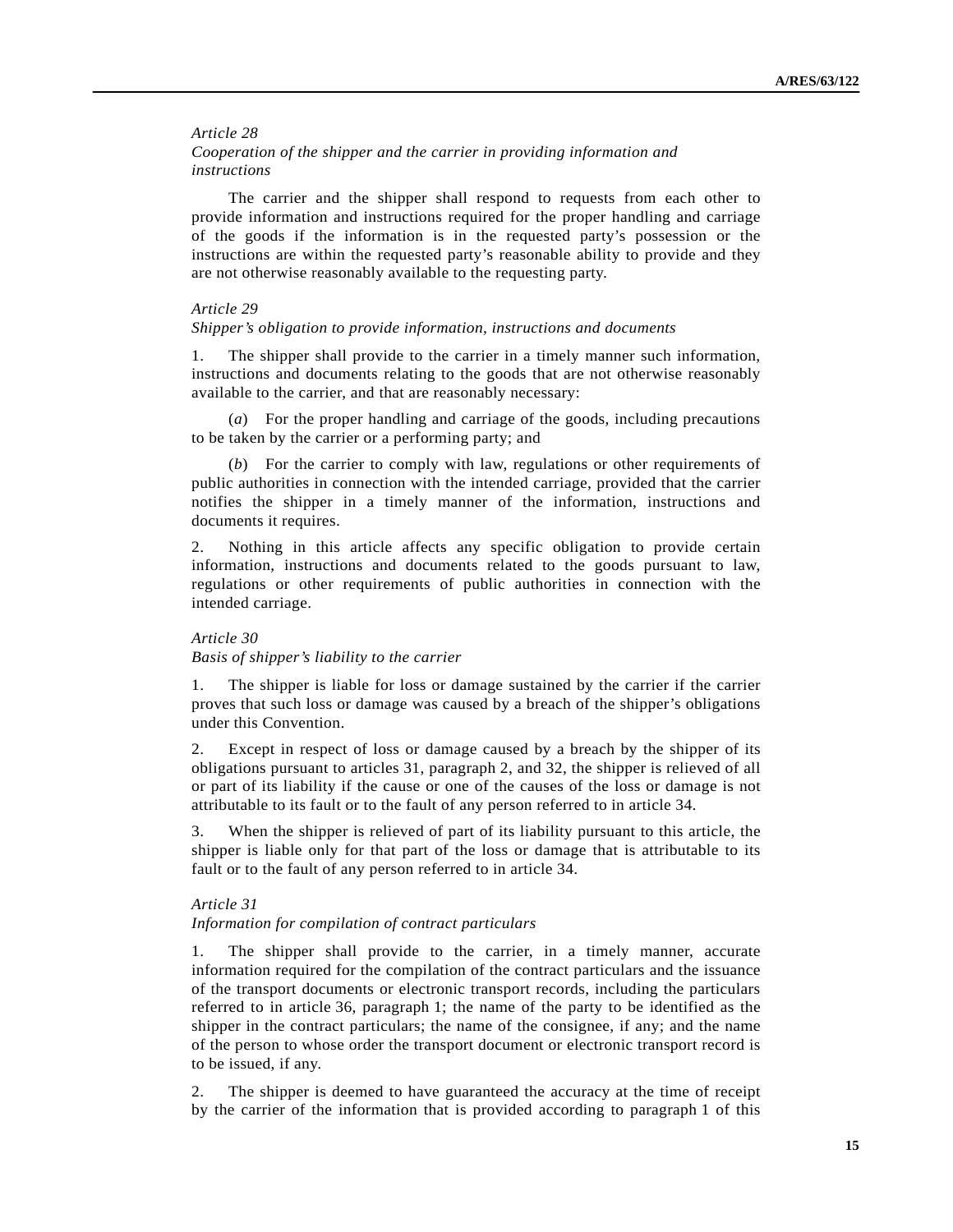article. The shipper shall indemnify the carrier against loss or damage resulting from the inaccuracy of such information.

# *Article 32 Special rules on dangerous goods*

 When goods by their nature or character are, or reasonably appear likely to become, a danger to persons, property or the environment:

 (*a*) The shipper shall inform the carrier of the dangerous nature or character of the goods in a timely manner before they are delivered to the carrier or a performing party. If the shipper fails to do so and the carrier or performing party does not otherwise have knowledge of their dangerous nature or character, the shipper is liable to the carrier for loss or damage resulting from such failure to inform; and

 (*b*) The shipper shall mark or label dangerous goods in accordance with any law, regulations or other requirements of public authorities that apply during any stage of the intended carriage of the goods. If the shipper fails to do so, it is liable to the carrier for loss or damage resulting from such failure.

#### *Article 33*

### *Assumption of shipper's rights and obligations by the documentary shipper*

1. A documentary shipper is subject to the obligations and liabilities imposed on the shipper pursuant to this chapter and pursuant to article 55, and is entitled to the shipper's rights and defences provided by this chapter and by chapter 13.

2. Paragraph 1 of this article does not affect the obligations, liabilities, rights or defences of the shipper.

### *Article 34*

# *Liability of the shipper for other persons*

 The shipper is liable for the breach of its obligations under this Convention caused by the acts or omissions of any person, including employees, agents and subcontractors, to which it has entrusted the performance of any of its obligations, but the shipper is not liable for acts or omissions of the carrier or a performing party acting on behalf of the carrier, to which the shipper has entrusted the performance of its obligations.

#### **Chapter 8**

#### **Transport documents and electronic transport records**

#### *Article 35*

# *Issuance of the transport document or the electronic transport record*

 Unless the shipper and the carrier have agreed not to use a transport document or an electronic transport record, or it is the custom, usage or practice of the trade not to use one, upon delivery of the goods for carriage to the carrier or performing party, the shipper or, if the shipper consents, the documentary shipper, is entitled to obtain from the carrier, at the shipper's option:

 (*a*) A non-negotiable transport document or, subject to article 8, subparagraph (*a*), a non-negotiable electronic transport record; or

 (*b*) An appropriate negotiable transport document or, subject to article 8, subparagraph (*a*), a negotiable electronic transport record, unless the shipper and the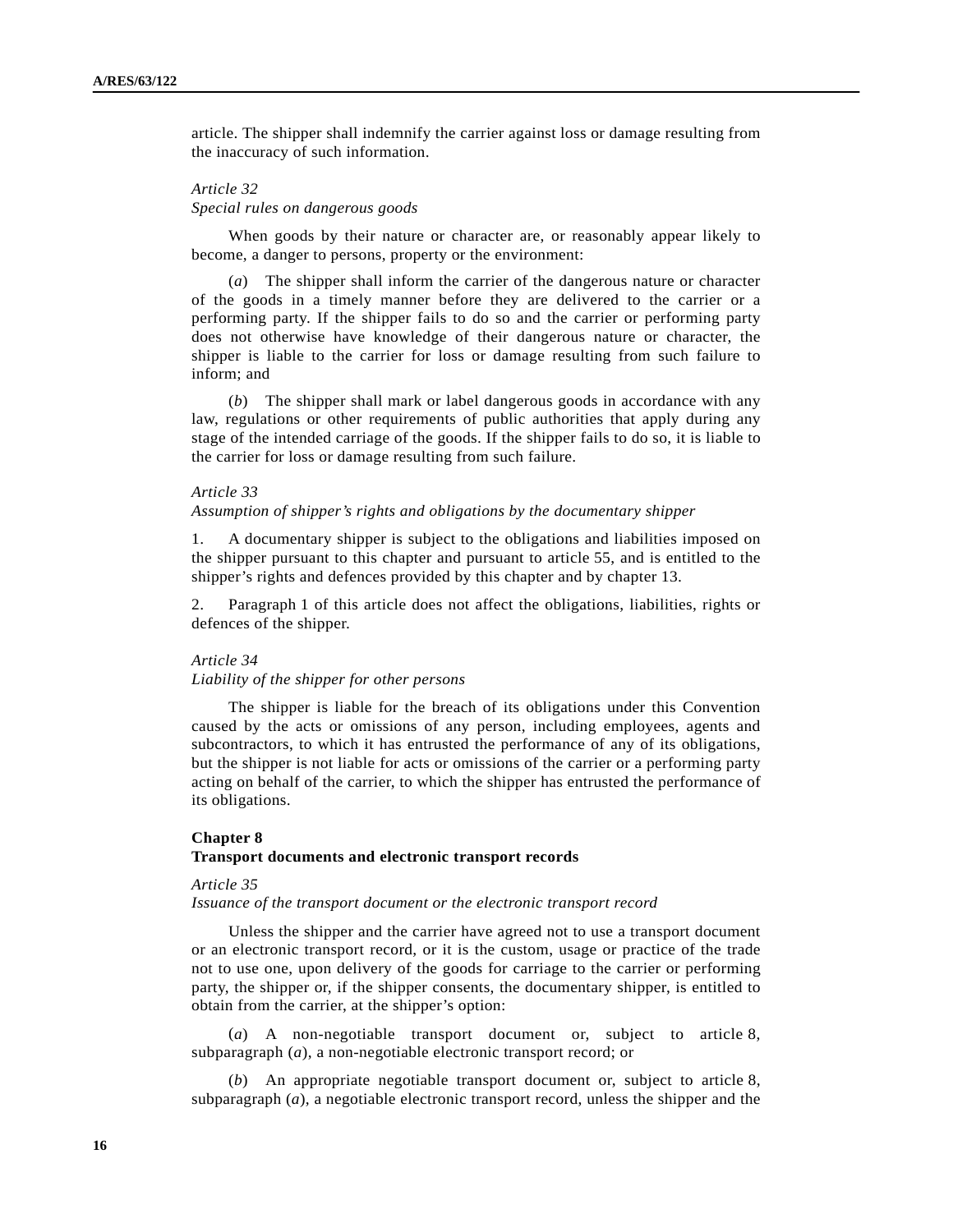carrier have agreed not to use a negotiable transport document or negotiable electronic transport record, or it is the custom, usage or practice of the trade not to use one.

# *Article 36 Contract particulars*

1. The contract particulars in the transport document or electronic transport record referred to in article 35 shall include the following information, as furnished by the shipper:

- (*a*) A description of the goods as appropriate for the transport;
- (*b*) The leading marks necessary for identification of the goods;
- (*c*) The number of packages or pieces, or the quantity of goods; and
- (*d*) The weight of the goods, if furnished by the shipper.

2. The contract particulars in the transport document or electronic transport record referred to in article 35 shall also include:

 (*a*) A statement of the apparent order and condition of the goods at the time the carrier or a performing party receives them for carriage;

(*b*) The name and address of the carrier;

 (*c*) The date on which the carrier or a performing party received the goods, or on which the goods were loaded on board the ship, or on which the transport document or electronic transport record was issued; and

 (*d*) If the transport document is negotiable, the number of originals of the negotiable transport document, when more than one original is issued.

3. The contract particulars in the transport document or electronic transport record referred to in article 35 shall further include:

(*a*) The name and address of the consignee, if named by the shipper;

- (*b*) The name of a ship, if specified in the contract of carriage;
- (*c*) The place of receipt and, if known to the carrier, the place of delivery; and

 (*d*) The port of loading and the port of discharge, if specified in the contract of carriage.

4. For the purposes of this article, the phrase "apparent order and condition of the goods" in subparagraph 2 (*a*) of this article refers to the order and condition of the goods based on:

 (*a*) A reasonable external inspection of the goods as packaged at the time the shipper delivers them to the carrier or a performing party; and

 (*b*) Any additional inspection that the carrier or a performing party actually performs before issuing the transport document or electronic transport record.

# *Article 37*

## *Identity of the carrier*

1. If a carrier is identified by name in the contract particulars, any other information in the transport document or electronic transport record relating to the identity of the carrier shall have no effect to the extent that it is inconsistent with that identification.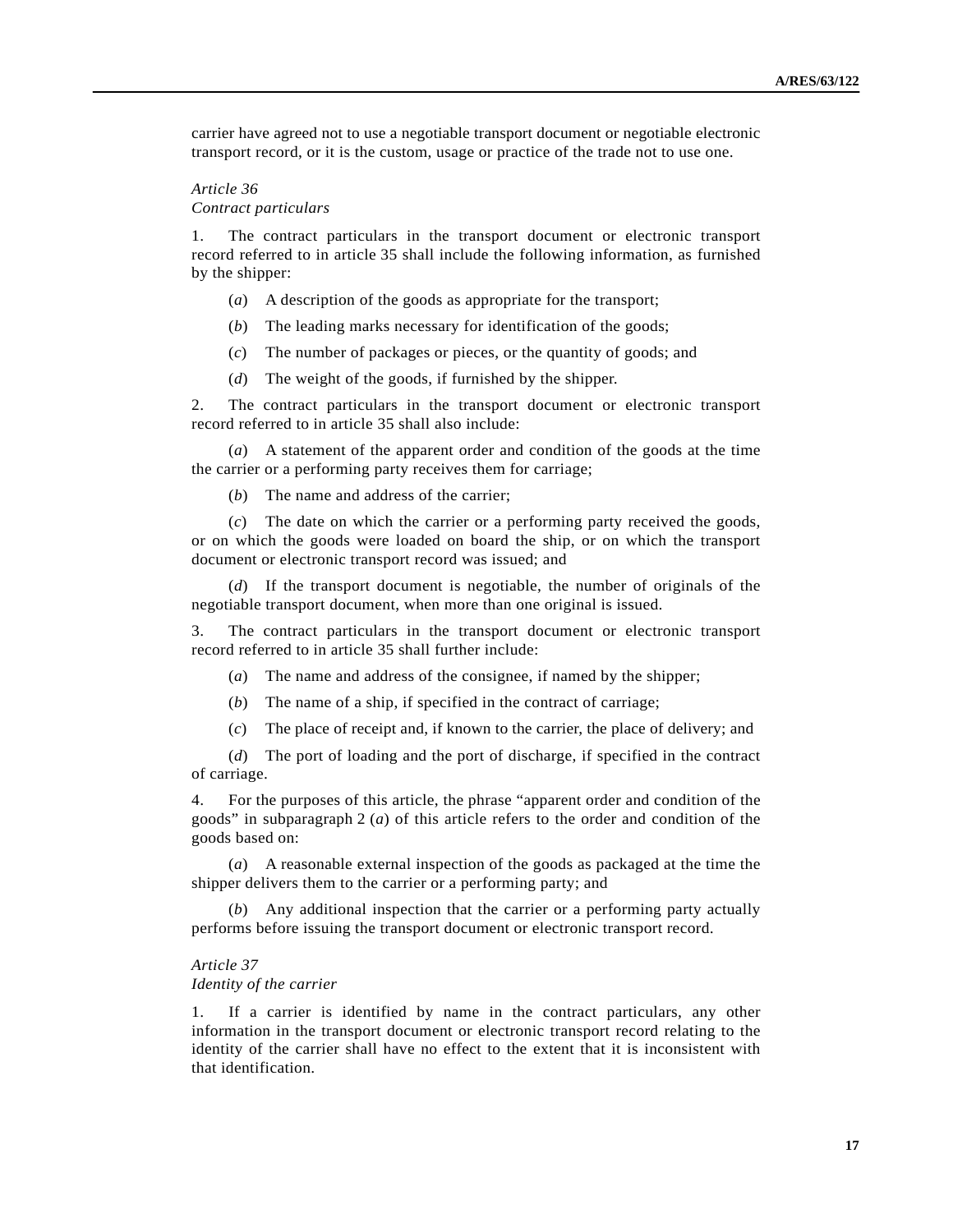2. If no person is identified in the contract particulars as the carrier as required pursuant to article 36, subparagraph 2 (*b*), but the contract particulars indicate that the goods have been loaded on board a named ship, the registered owner of that ship is presumed to be the carrier, unless it proves that the ship was under a bareboat charter at the time of the carriage and it identifies this bareboat charterer and indicates its address, in which case this bareboat charterer is presumed to be the carrier. Alternatively, the registered owner may rebut the presumption of being the carrier by identifying the carrier and indicating its address. The bareboat charterer may rebut any presumption of being the carrier in the same manner.

3. Nothing in this article prevents the claimant from proving that any person other than a person identified in the contract particulars or pursuant to paragraph 2 of this article is the carrier.

# *Article 38 Signature*

1. A transport document shall be signed by the carrier or a person acting on its behalf.

2. An electronic transport record shall include the electronic signature of the carrier or a person acting on its behalf. Such electronic signature shall identify the signatory in relation to the electronic transport record and indicate the carrier's authorization of the electronic transport record.

# *Article 39*

*Deficiencies in the contract particulars* 

1. The absence or inaccuracy of one or more of the contract particulars referred to in article 36, paragraphs 1, 2 or 3, does not of itself affect the legal character or validity of the transport document or of the electronic transport record.

2. If the contract particulars include the date but fail to indicate its significance, the date is deemed to be:

 (*a*) The date on which all of the goods indicated in the transport document or electronic transport record were loaded on board the ship, if the contract particulars indicate that the goods have been loaded on board a ship; or

 (*b*) The date on which the carrier or a performing party received the goods, if the contract particulars do not indicate that the goods have been loaded on board a ship.

3. If the contract particulars fail to state the apparent order and condition of the goods at the time the carrier or a performing party receives them, the contract particulars are deemed to have stated that the goods were in apparent good order and condition at the time the carrier or a performing party received them.

# *Article 40*

*Qualifying the information relating to the goods in the contract particulars* 

1. The carrier shall qualify the information referred to in article 36, paragraph 1, to indicate that the carrier does not assume responsibility for the accuracy of the information furnished by the shipper if:

 (*a*) The carrier has actual knowledge that any material statement in the transport document or electronic transport record is false or misleading; or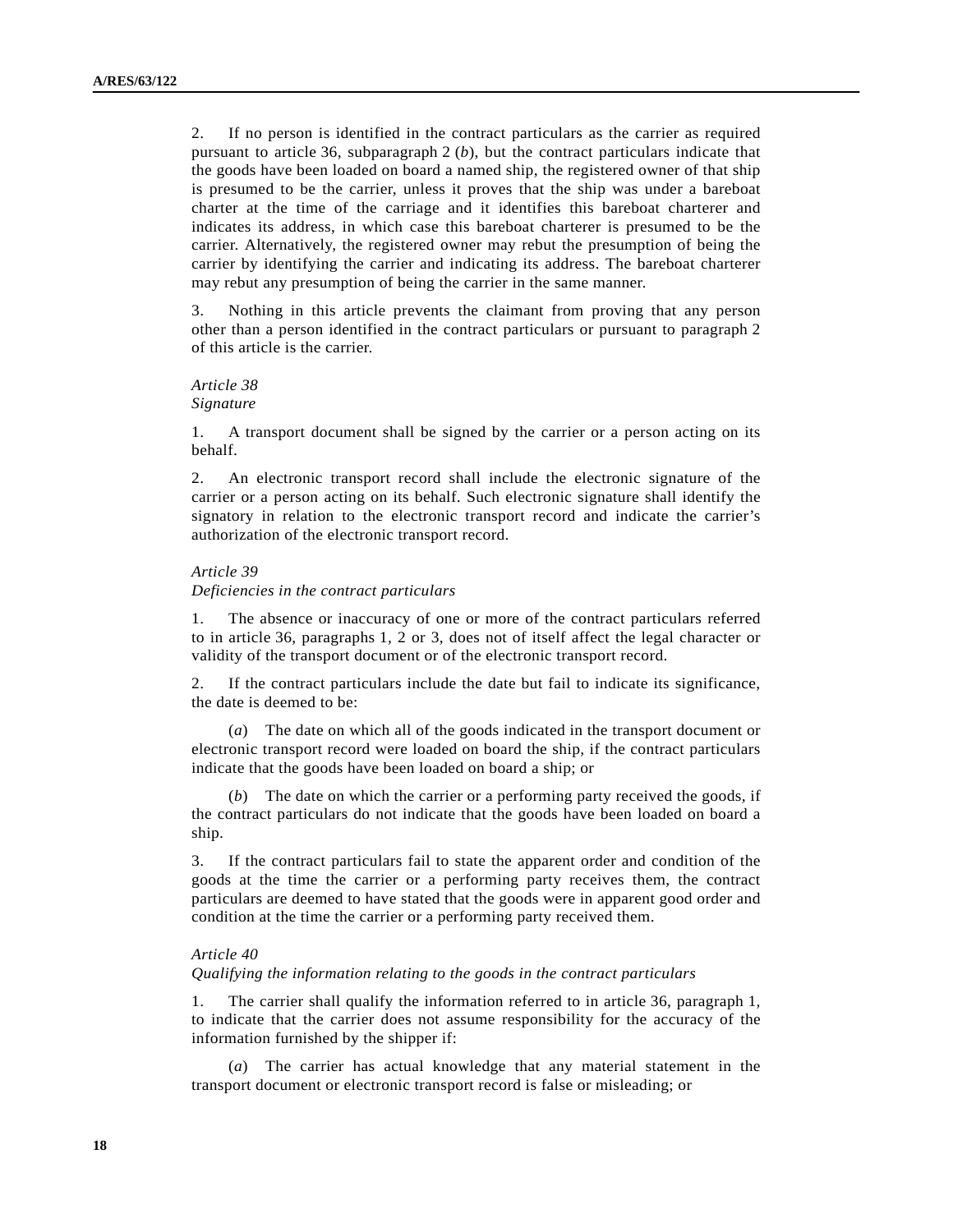(*b*) The carrier has reasonable grounds to believe that a material statement in the transport document or electronic transport record is false or misleading.

2. Without prejudice to paragraph 1 of this article, the carrier may qualify the information referred to in article 36, paragraph 1, in the circumstances and in the manner set out in paragraphs 3 and 4 of this article to indicate that the carrier does not assume responsibility for the accuracy of the information furnished by the shipper.

3. When the goods are not delivered for carriage to the carrier or a performing party in a closed container or vehicle, or when they are delivered in a closed container or vehicle and the carrier or a performing party actually inspects them, the carrier may qualify the information referred to in article 36, paragraph 1, if:

 (*a*) The carrier had no physically practicable or commercially reasonable means of checking the information furnished by the shipper, in which case it may indicate which information it was unable to check; or

 (*b*) The carrier has reasonable grounds to believe the information furnished by the shipper to be inaccurate, in which case it may include a clause providing what it reasonably considers accurate information.

4. When the goods are delivered for carriage to the carrier or a performing party in a closed container or vehicle, the carrier may qualify the information referred to in:

(*a*) Article 36, subparagraphs 1 (*a*), (*b*), or (*c*), if:

 (i) The goods inside the container or vehicle have not actually been inspected by the carrier or a performing party; and

 (ii) Neither the carrier nor a performing party otherwise has actual knowledge of its contents before issuing the transport document or the electronic transport record; and

(*b*) Article 36, subparagraph 1 (*d*), if:

 (i) Neither the carrier nor a performing party weighed the container or vehicle, and the shipper and the carrier had not agreed prior to the shipment that the container or vehicle would be weighed and the weight would be included in the contract particulars; or

 (ii) There was no physically practicable or commercially reasonable means of checking the weight of the container or vehicle.

# *Article 41*

#### *Evidentiary effect of the contract particulars*

 Except to the extent that the contract particulars have been qualified in the circumstances and in the manner set out in article 40:

 (*a*) A transport document or an electronic transport record is prima facie evidence of the carrier's receipt of the goods as stated in the contract particulars;

 (*b*) Proof to the contrary by the carrier in respect of any contract particulars shall not be admissible, when such contract particulars are included in:

 (i) A negotiable transport document or a negotiable electronic transport record that is transferred to a third party acting in good faith; or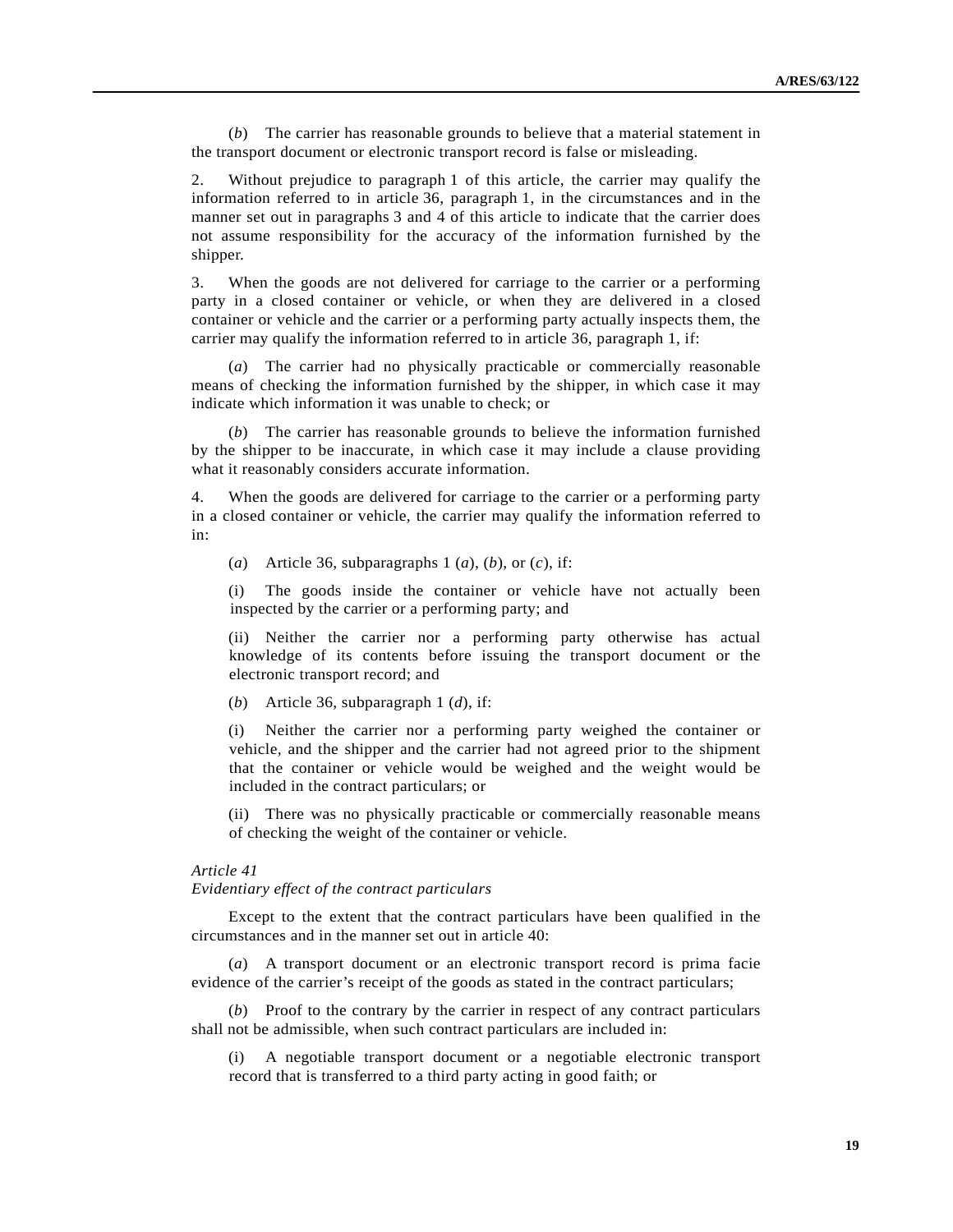(ii) A non-negotiable transport document that indicates that it must be surrendered in order to obtain delivery of the goods and is transferred to the consignee acting in good faith;

 (*c*) Proof to the contrary by the carrier shall not be admissible against a consignee that in good faith has acted in reliance on any of the following contract particulars included in a non-negotiable transport document or a non-negotiable electronic transport record:

 (i) The contract particulars referred to in article 36, paragraph 1, when such contract particulars are furnished by the carrier;

 (ii) The number, type and identifying numbers of the containers, but not the identifying numbers of the container seals; and

(iii) The contract particulars referred to in article 36, paragraph 2.

#### *Article 42*

*"Freight prepaid"* 

 If the contract particulars contain the statement "freight prepaid" or a statement of a similar nature, the carrier cannot assert against the holder or the consignee the fact that the freight has not been paid. This article does not apply if the holder or the consignee is also the shipper.

# **Chapter 9 Delivery of the goods**

#### *Article 43*

*Obligation to accept delivery* 

 When the goods have arrived at their destination, the consignee that demands delivery of the goods under the contract of carriage shall accept delivery of the goods at the time or within the time period and at the location agreed in the contract of carriage or, failing such agreement, at the time and location at which, having regard to the terms of the contract, the customs, usages or practices of the trade and the circumstances of the carriage, delivery could reasonably be expected.

### *Article 44*

### *Obligation to acknowledge receipt*

 On request of the carrier or the performing party that delivers the goods, the consignee shall acknowledge receipt of the goods from the carrier or the performing party in the manner that is customary at the place of delivery. The carrier may refuse delivery if the consignee refuses to acknowledge such receipt.

#### *Article 45*

# *Delivery when no negotiable transport document or negotiable electronic transport record is issued*

 When neither a negotiable transport document nor a negotiable electronic transport record has been issued:

 (*a*) The carrier shall deliver the goods to the consignee at the time and location referred to in article 43. The carrier may refuse delivery if the person claiming to be the consignee does not properly identify itself as the consignee on the request of the carrier;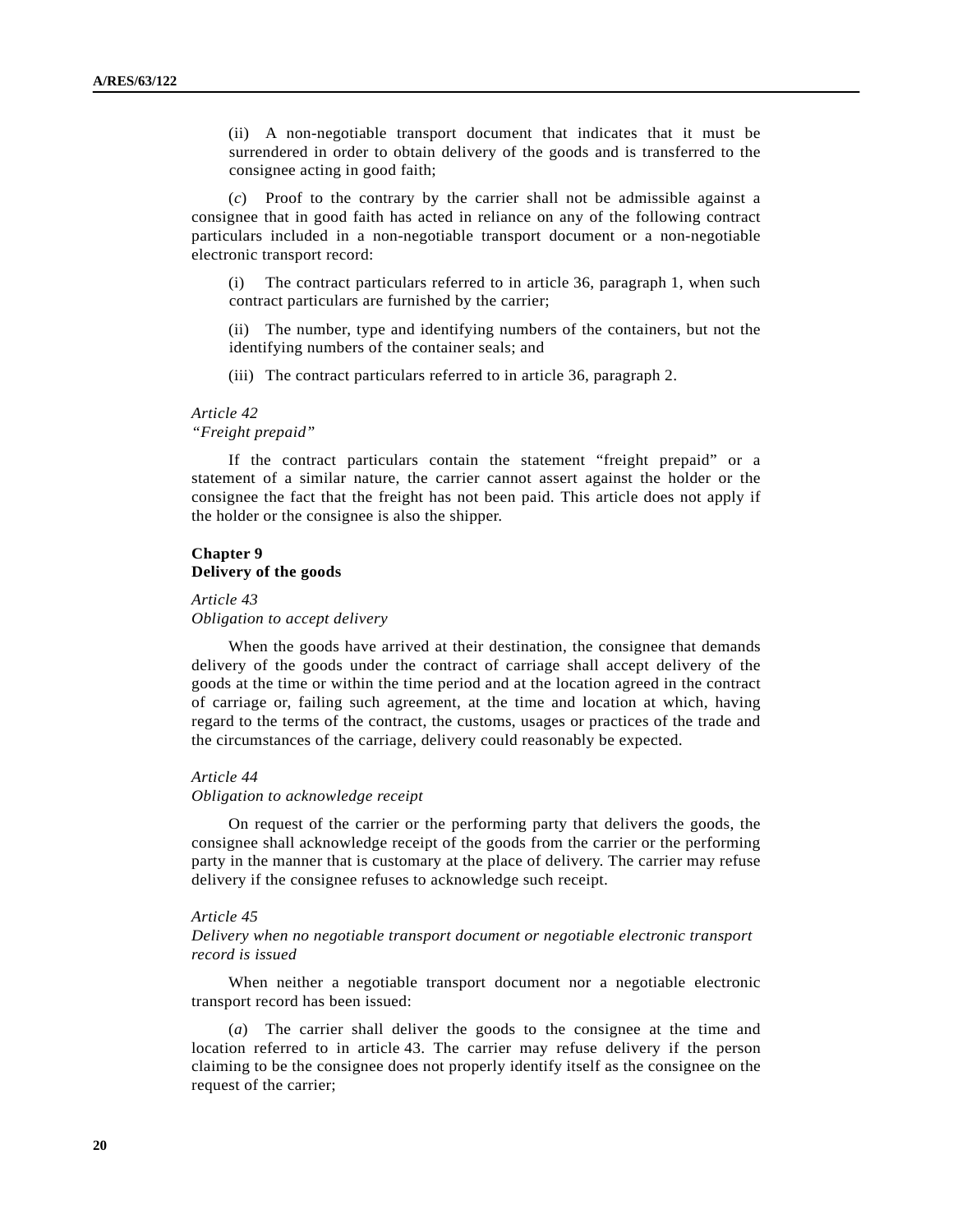(*b*) If the name and address of the consignee are not referred to in the contract particulars, the controlling party shall prior to or upon the arrival of the goods at the place of destination advise the carrier of such name and address;

 (*c*) Without prejudice to article 48, paragraph 1, if the goods are not deliverable because (i) the consignee, after having received a notice of arrival, does not, at the time or within the time period referred to in article 43, claim delivery of the goods from the carrier after their arrival at the place of destination, (ii) the carrier refuses delivery because the person claiming to be the consignee does not properly identify itself as the consignee, or (iii) the carrier is, after reasonable effort, unable to locate the consignee in order to request delivery instructions, the carrier may so advise the controlling party and request instructions in respect of the delivery of the goods. If, after reasonable effort, the carrier is unable to locate the controlling party, the carrier may so advise the shipper and request instructions in respect of the delivery of the goods. If, after reasonable effort, the carrier is unable to locate the shipper, the carrier may so advise the documentary shipper and request instructions in respect of the delivery of the goods;

 (*d*) The carrier that delivers the goods upon instruction of the controlling party, the shipper or the documentary shipper pursuant to subparagraph (*c*) of this article is discharged from its obligations to deliver the goods under the contract of carriage.

# *Article 46*

# *Delivery when a non-negotiable transport document that requires surrender is issued*

 When a non-negotiable transport document has been issued that indicates that it shall be surrendered in order to obtain delivery of the goods:

 (*a*) The carrier shall deliver the goods at the time and location referred to in article 43 to the consignee upon the consignee properly identifying itself on the request of the carrier and surrender of the non-negotiable document. The carrier may refuse delivery if the person claiming to be the consignee fails to properly identify itself on the request of the carrier, and shall refuse delivery if the non-negotiable document is not surrendered. If more than one original of the non-negotiable document has been issued, the surrender of one original will suffice and the other originals cease to have any effect or validity;

 (*b*) Without prejudice to article 48, paragraph 1, if the goods are not deliverable because (i) the consignee, after having received a notice of arrival, does not, at the time or within the time period referred to in article 43, claim delivery of the goods from the carrier after their arrival at the place of destination, (ii) the carrier refuses delivery because the person claiming to be the consignee does not properly identify itself as the consignee or does not surrender the document, or (iii) the carrier is, after reasonable effort, unable to locate the consignee in order to request delivery instructions, the carrier may so advise the shipper and request instructions in respect of the delivery of the goods. If, after reasonable effort, the carrier is unable to locate the shipper, the carrier may so advise the documentary shipper and request instructions in respect of the delivery of the goods;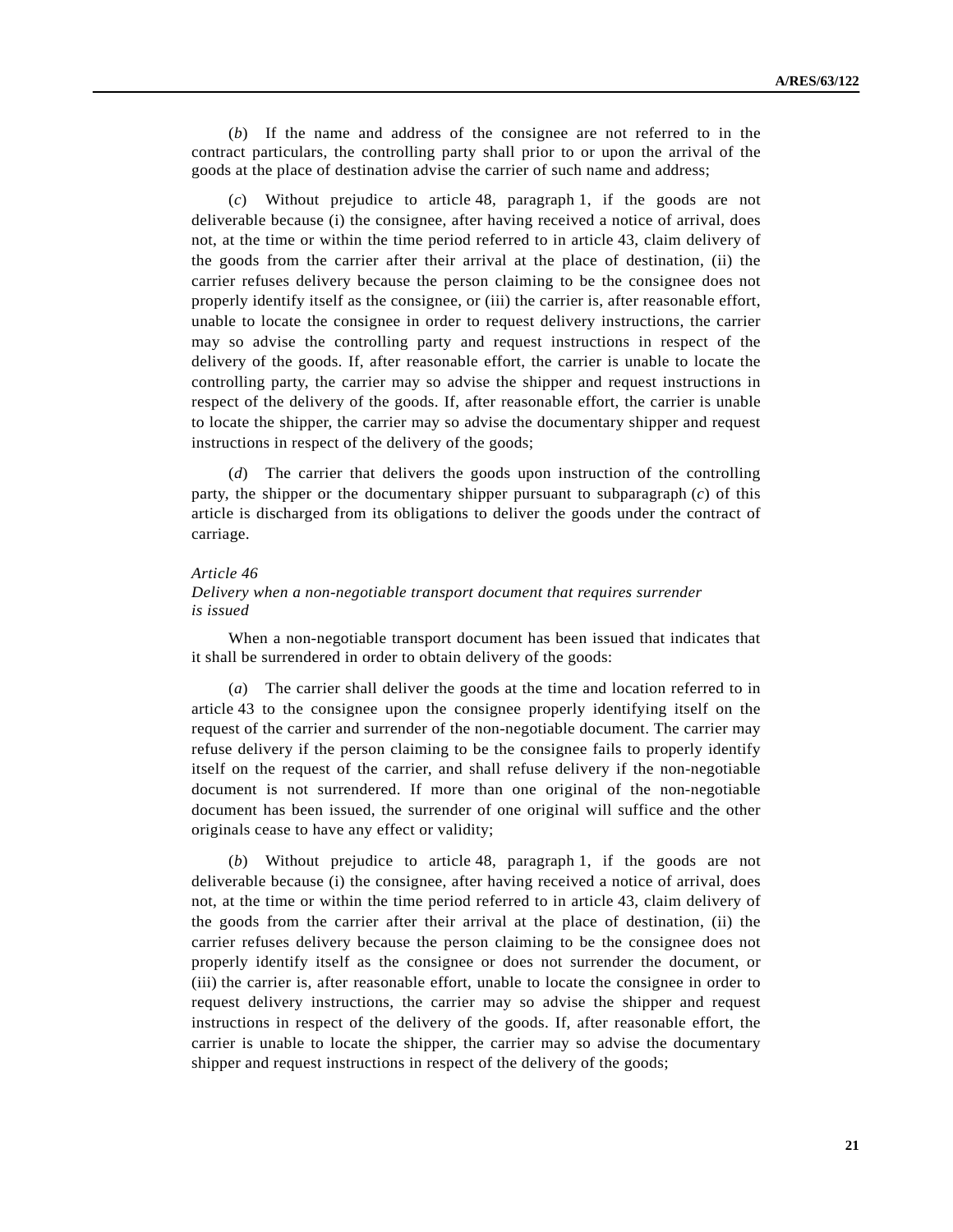(*c*) The carrier that delivers the goods upon instruction of the shipper or the documentary shipper pursuant to subparagraph (*b*) of this article is discharged from its obligation to deliver the goods under the contract of carriage, irrespective of whether the non-negotiable transport document has been surrendered to it.

### *Article 47*

# *Delivery when a negotiable transport document or negotiable electronic transport record is issued*

1. When a negotiable transport document or a negotiable electronic transport record has been issued:

 (*a*) The holder of the negotiable transport document or negotiable electronic transport record is entitled to claim delivery of the goods from the carrier after they have arrived at the place of destination, in which event the carrier shall deliver the goods at the time and location referred to in article 43 to the holder:

 (i) Upon surrender of the negotiable transport document and, if the holder is one of the persons referred to in article 1, subparagraph 10 (*a*) (i), upon the holder properly identifying itself; or

 (ii) Upon demonstration by the holder, in accordance with the procedures referred to in article 9, paragraph 1, that it is the holder of the negotiable electronic transport record;

 (*b*) The carrier shall refuse delivery if the requirements of subparagraph (*a*) (i) or (*a*) (ii) of this paragraph are not met;

 (*c*) If more than one original of the negotiable transport document has been issued, and the number of originals is stated in that document, the surrender of one original will suffice and the other originals cease to have any effect or validity. When a negotiable electronic transport record has been used, such electronic transport record ceases to have any effect or validity upon delivery to the holder in accordance with the procedures required by article 9, paragraph 1.

2. Without prejudice to article 48, paragraph 1, if the negotiable transport document or the negotiable electronic transport record expressly states that the goods may be delivered without the surrender of the transport document or the electronic transport record, the following rules apply:

 (*a*) If the goods are not deliverable because (i) the holder, after having received a notice of arrival, does not, at the time or within the time period referred to in article 43, claim delivery of the goods from the carrier after their arrival at the place of destination, (ii) the carrier refuses delivery because the person claiming to be a holder does not properly identify itself as one of the persons referred to in article 1, subparagraph  $10(a)$  (i), or (iii) the carrier is, after reasonable effort, unable to locate the holder in order to request delivery instructions, the carrier may so advise the shipper and request instructions in respect of the delivery of the goods. If, after reasonable effort, the carrier is unable to locate the shipper, the carrier may so advise the documentary shipper and request instructions in respect of the delivery of the goods;

 (*b*) The carrier that delivers the goods upon instruction of the shipper or the documentary shipper in accordance with subparagraph 2 (*a*) of this article is discharged from its obligation to deliver the goods under the contract of carriage to the holder, irrespective of whether the negotiable transport document has been surrendered to it, or the person claiming delivery under a negotiable electronic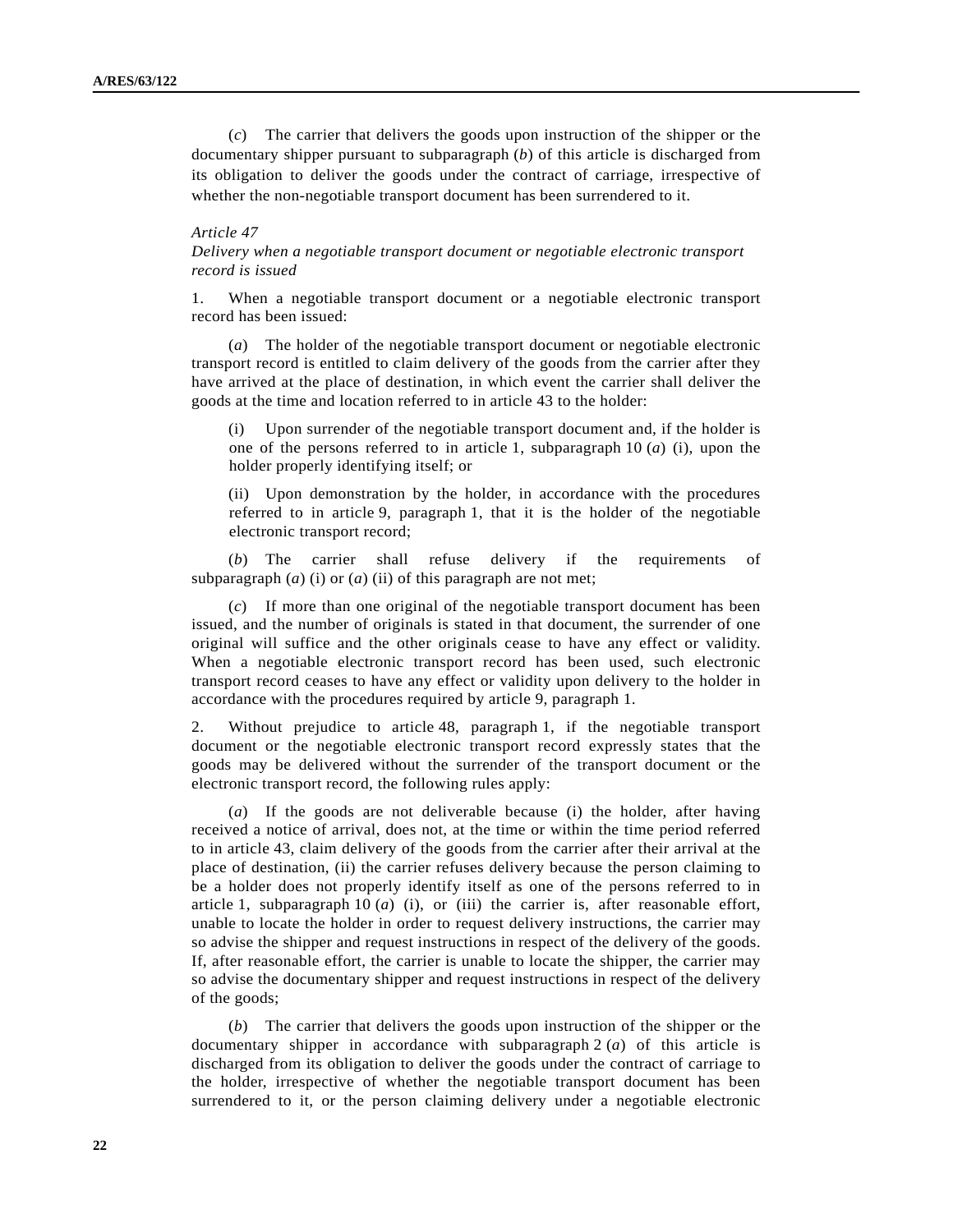transport record has demonstrated, in accordance with the procedures referred to in article 9, paragraph 1, that it is the holder;

 (*c*) The person giving instructions under subparagraph 2 (*a*) of this article shall indemnify the carrier against loss arising from its being held liable to the holder under subparagraph 2 (*e*) of this article. The carrier may refuse to follow those instructions if the person fails to provide adequate security as the carrier may reasonably request;

 (*d*) A person that becomes a holder of the negotiable transport document or the negotiable electronic transport record after the carrier has delivered the goods pursuant to subparagraph 2 (*b*) of this article, but pursuant to contractual or other arrangements made before such delivery acquires rights against the carrier under the contract of carriage, other than the right to claim delivery of the goods;

 (*e*) Notwithstanding subparagraphs 2 (*b*) and 2 (*d*) of this article, a holder that becomes a holder after such delivery, and that did not have and could not reasonably have had knowledge of such delivery at the time it became a holder, acquires the rights incorporated in the negotiable transport document or negotiable electronic transport record. When the contract particulars state the expected time of arrival of the goods, or indicate how to obtain information as to whether the goods have been delivered, it is presumed that the holder at the time that it became a holder had or could reasonably have had knowledge of the delivery of the goods.

#### *Article 48*

### *Goods remaining undelivered*

1. For the purposes of this article, goods shall be deemed to have remained undelivered only if, after their arrival at the place of destination:

 (*a*) The consignee does not accept delivery of the goods pursuant to this chapter at the time and location referred to in article 43;

 (*b*) The controlling party, the holder, the shipper or the documentary shipper cannot be found or does not give the carrier adequate instructions pursuant to articles 45, 46 and 47;

 (*c*) The carrier is entitled or required to refuse delivery pursuant to articles 44, 45, 46 and 47;

 (*d*) The carrier is not allowed to deliver the goods to the consignee pursuant to the law or regulations of the place at which delivery is requested; or

(*e*) The goods are otherwise undeliverable by the carrier.

2. Without prejudice to any other rights that the carrier may have against the shipper, controlling party or consignee, if the goods have remained undelivered, the carrier may, at the risk and expense of the person entitled to the goods, take such action in respect of the goods as circumstances may reasonably require, including:

(*a*) To store the goods at any suitable place;

 (*b*) To unpack the goods if they are packed in containers or vehicles, or to act otherwise in respect of the goods, including by moving them; and

 (*c*) To cause the goods to be sold or destroyed in accordance with the practices or pursuant to the law or regulations of the place where the goods are located at the time.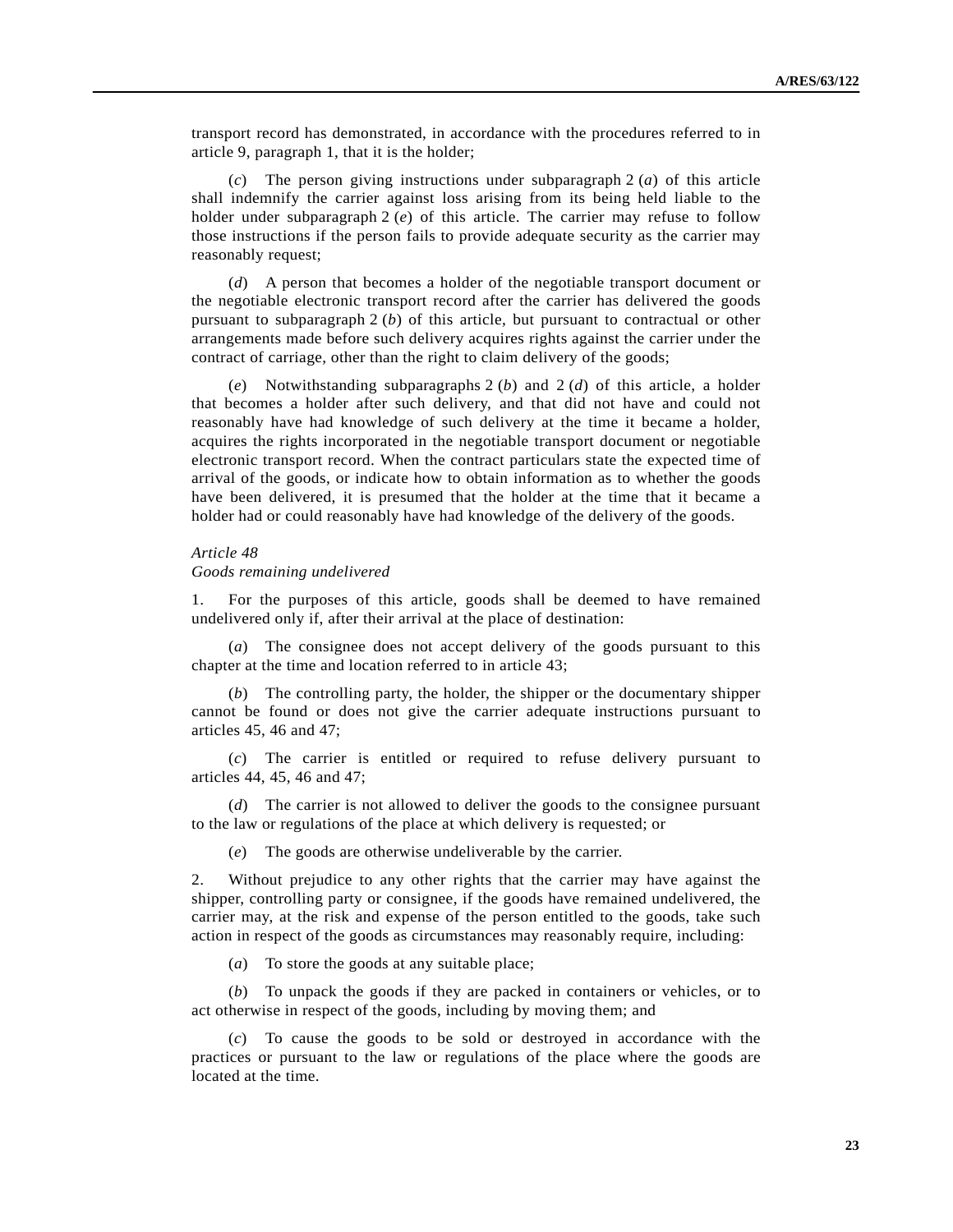3. The carrier may exercise the rights under paragraph 2 of this article only after it has given reasonable notice of the intended action under paragraph 2 of this article to the person stated in the contract particulars as the person, if any, to be notified of the arrival of the goods at the place of destination, and to one of the following persons in the order indicated, if known to the carrier: the consignee, the controlling party or the shipper.

4. If the goods are sold pursuant to subparagraph 2 (*c*) of this article, the carrier shall hold the proceeds of the sale for the benefit of the person entitled to the goods, subject to the deduction of any costs incurred by the carrier and any other amounts that are due to the carrier in connection with the carriage of those goods.

5. The carrier shall not be liable for loss of or damage to goods that occurs during the time that they remain undelivered pursuant to this article unless the claimant proves that such loss or damage resulted from the failure by the carrier to take steps that would have been reasonable in the circumstances to preserve the goods and that the carrier knew or ought to have known that the loss or damage to the goods would result from its failure to take such steps.

# *Article 49 Retention of goods*

 Nothing in this Convention affects a right of the carrier or a performing party that may exist pursuant to the contract of carriage or the applicable law to retain the goods to secure the payment of sums due.

# **Chapter 10 Rights of the controlling party**

*Article 50* 

*Exercise and extent of right of control* 

1. The right of control may be exercised only by the controlling party and is limited to:

 (*a*) The right to give or modify instructions in respect of the goods that do not constitute a variation of the contract of carriage;

 (*b*) The right to obtain delivery of the goods at a scheduled port of call or, in respect of inland carriage, any place en route; and

 (*c*) The right to replace the consignee by any other person including the controlling party.

2. The right of control exists during the entire period of responsibility of the carrier, as provided in article 12, and ceases when that period expires.

## *Article 51*

*Identity of the controlling party and transfer of the right of control* 

1. Except in the cases referred to in paragraphs 2, 3 and 4 of this article:

 (*a*) The shipper is the controlling party unless the shipper, when the contract of carriage is concluded, designates the consignee, the documentary shipper or another person as the controlling party;

 (*b*) The controlling party is entitled to transfer the right of control to another person. The transfer becomes effective with respect to the carrier upon its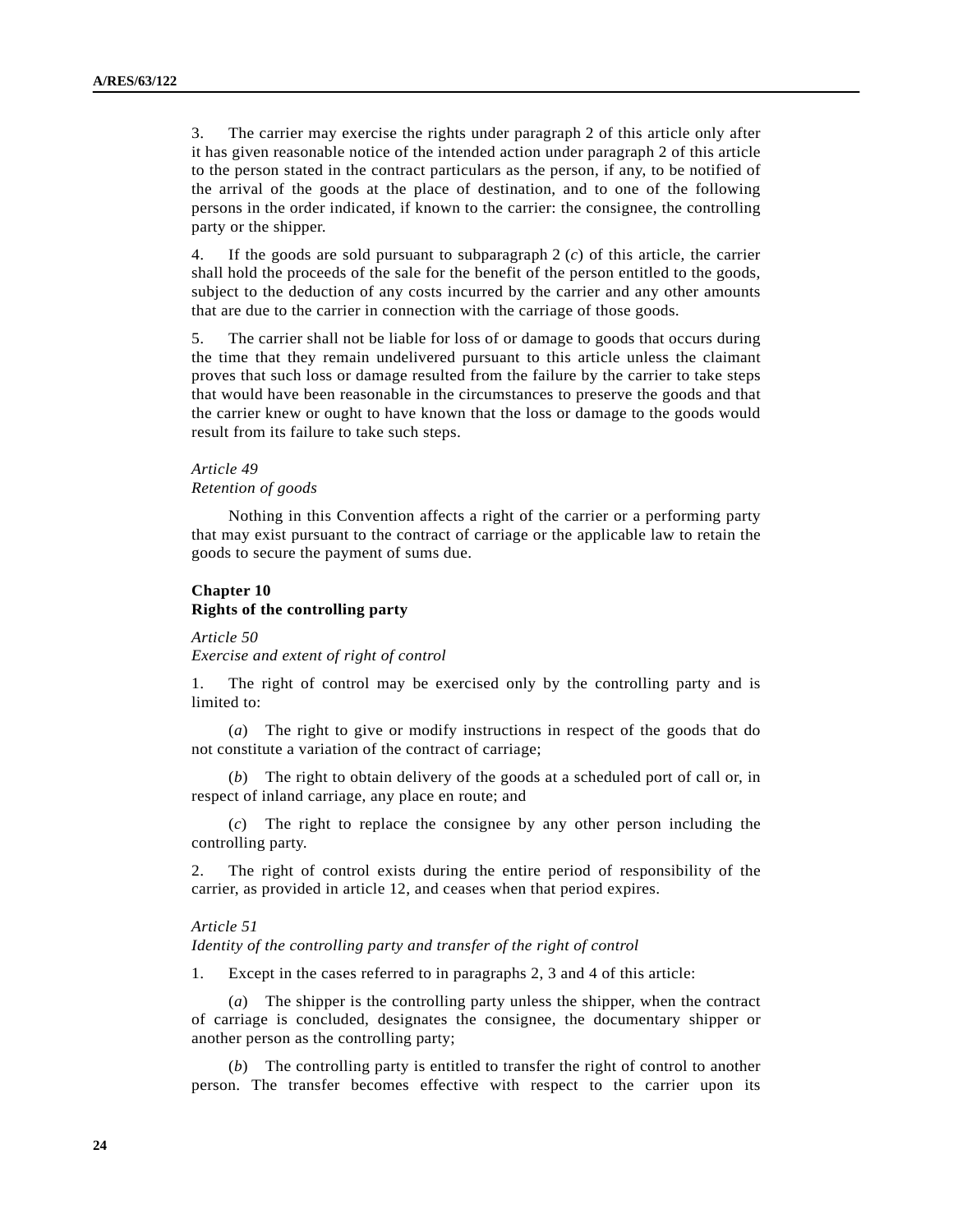notification of the transfer by the transferor, and the transferee becomes the controlling party; and

 (*c*) The controlling party shall properly identify itself when it exercises the right of control.

2. When a non-negotiable transport document has been issued that indicates that it shall be surrendered in order to obtain delivery of the goods:

 (*a*) The shipper is the controlling party and may transfer the right of control to the consignee named in the transport document by transferring the document to that person without endorsement. If more than one original of the document was issued, all originals shall be transferred in order to effect a transfer of the right of control; and

 (*b*) In order to exercise its right of control, the controlling party shall produce the document and properly identify itself. If more than one original of the document was issued, all originals shall be produced, failing which the right of control cannot be exercised.

3. When a negotiable transport document is issued:

 (*a*) The holder or, if more than one original of the negotiable transport document is issued, the holder of all originals is the controlling party;

 (*b*) The holder may transfer the right of control by transferring the negotiable transport document to another person in accordance with article 57. If more than one original of that document was issued, all originals shall be transferred to that person in order to effect a transfer of the right of control; and

In order to exercise the right of control, the holder shall produce the negotiable transport document to the carrier, and if the holder is one of the persons referred to in article 1, subparagraph  $10(a)$  (i), the holder shall properly identify itself. If more than one original of the document was issued, all originals shall be produced, failing which the right of control cannot be exercised.

4. When a negotiable electronic transport record is issued:

(*a*) The holder is the controlling party;

 (*b*) The holder may transfer the right of control to another person by transferring the negotiable electronic transport record in accordance with the procedures referred to in article 9, paragraph 1; and

 (*c*) In order to exercise the right of control, the holder shall demonstrate, in accordance with the procedures referred to in article 9, paragraph 1, that it is the holder.

### *Article 52*

*Carrier's execution of instructions* 

1. Subject to paragraphs 2 and 3 of this article, the carrier shall execute the instructions referred to in article 50 if:

 (*a*) The person giving such instructions is entitled to exercise the right of control;

 (*b*) The instructions can reasonably be executed according to their terms at the moment that they reach the carrier; and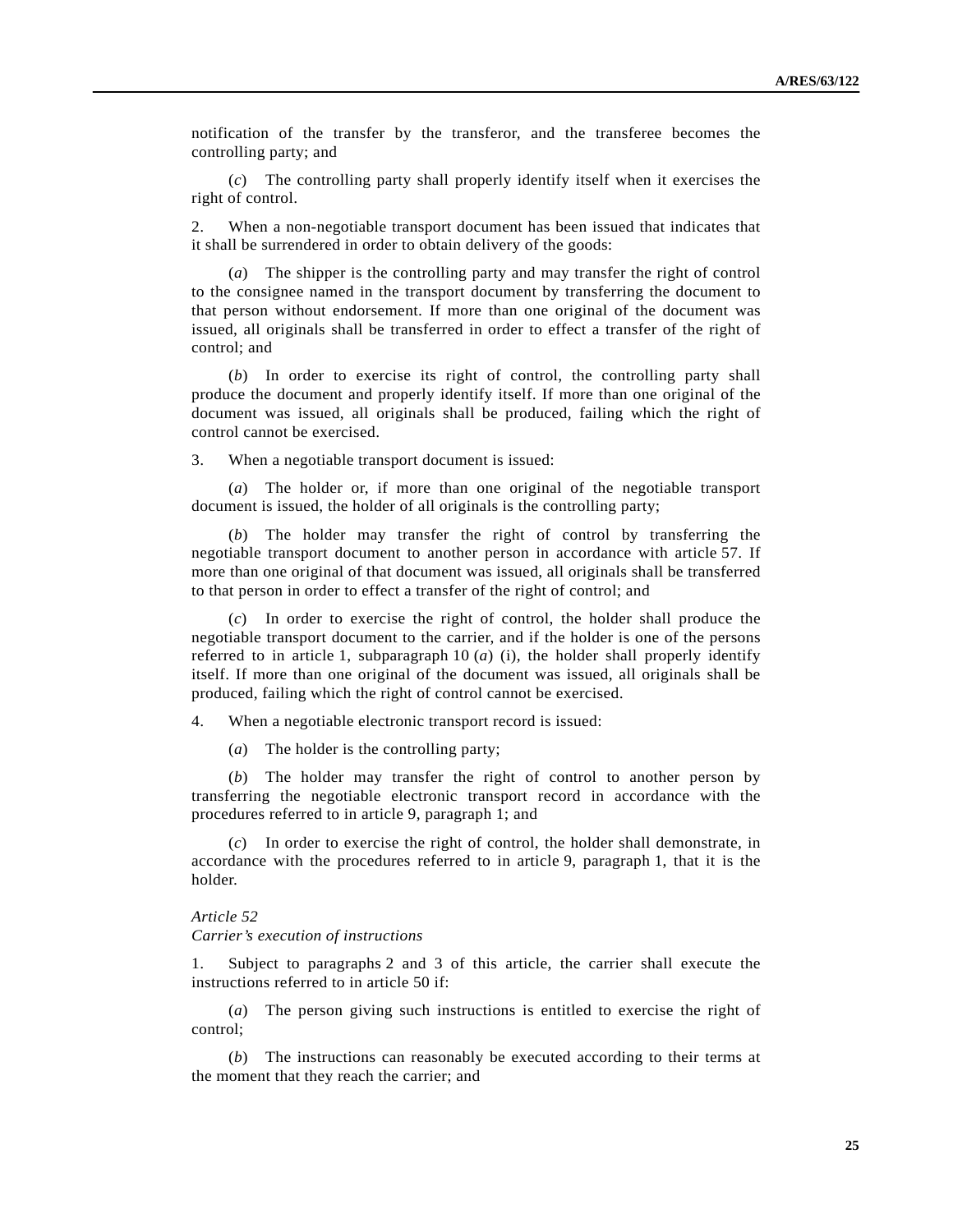(*c*) The instructions will not interfere with the normal operations of the carrier, including its delivery practices.

2. In any event, the controlling party shall reimburse the carrier for any reasonable additional expense that the carrier may incur and shall indemnify the carrier against loss or damage that the carrier may suffer as a result of diligently executing any instruction pursuant to this article, including compensation that the carrier may become liable to pay for loss of or damage to other goods being carried.

3. The carrier is entitled to obtain security from the controlling party for the amount of additional expense, loss or damage that the carrier reasonably expects will arise in connection with the execution of an instruction pursuant to this article. The carrier may refuse to carry out the instructions if no such security is provided.

4. The carrier's liability for loss of or damage to the goods or for delay in delivery resulting from its failure to comply with the instructions of the controlling party in breach of its obligation pursuant to paragraph 1 of this article shall be subject to articles 17 to 23, and the amount of the compensation payable by the carrier shall be subject to articles 59 to 61.

# *Article 53 Deemed delivery*

 Goods that are delivered pursuant to an instruction in accordance with article 52, paragraph 1, are deemed to be delivered at the place of destination, and the provisions of chapter 9 relating to such delivery apply to such goods.

# *Article 54*

# *Variations to the contract of carriage*

1. The controlling party is the only person that may agree with the carrier to variations to the contract of carriage other than those referred to in article 50, subparagraphs 1 (*b*) and (*c*).

2. Variations to the contract of carriage, including those referred to in article 50, subparagraphs 1 (*b*) and (*c*), shall be stated in a negotiable transport document or in a non-negotiable transport document that requires surrender, or incorporated in a negotiable electronic transport record, or, upon the request of the controlling party, shall be stated in a non-negotiable transport document or incorporated in a nonnegotiable electronic transport record. If so stated or incorporated, such variations shall be signed in accordance with article 38.

#### *Article 55*

### *Providing additional information, instructions or documents to carrier*

1. The controlling party, on request of the carrier or a performing party, shall provide in a timely manner information, instructions or documents relating to the goods not yet provided by the shipper and not otherwise reasonably available to the carrier that the carrier may reasonably need to perform its obligations under the contract of carriage.

2. If the carrier, after reasonable effort, is unable to locate the controlling party or the controlling party is unable to provide adequate information, instructions or documents to the carrier, the shipper shall provide them. If the carrier, after reasonable effort, is unable to locate the shipper, the documentary shipper shall provide such information, instructions or documents.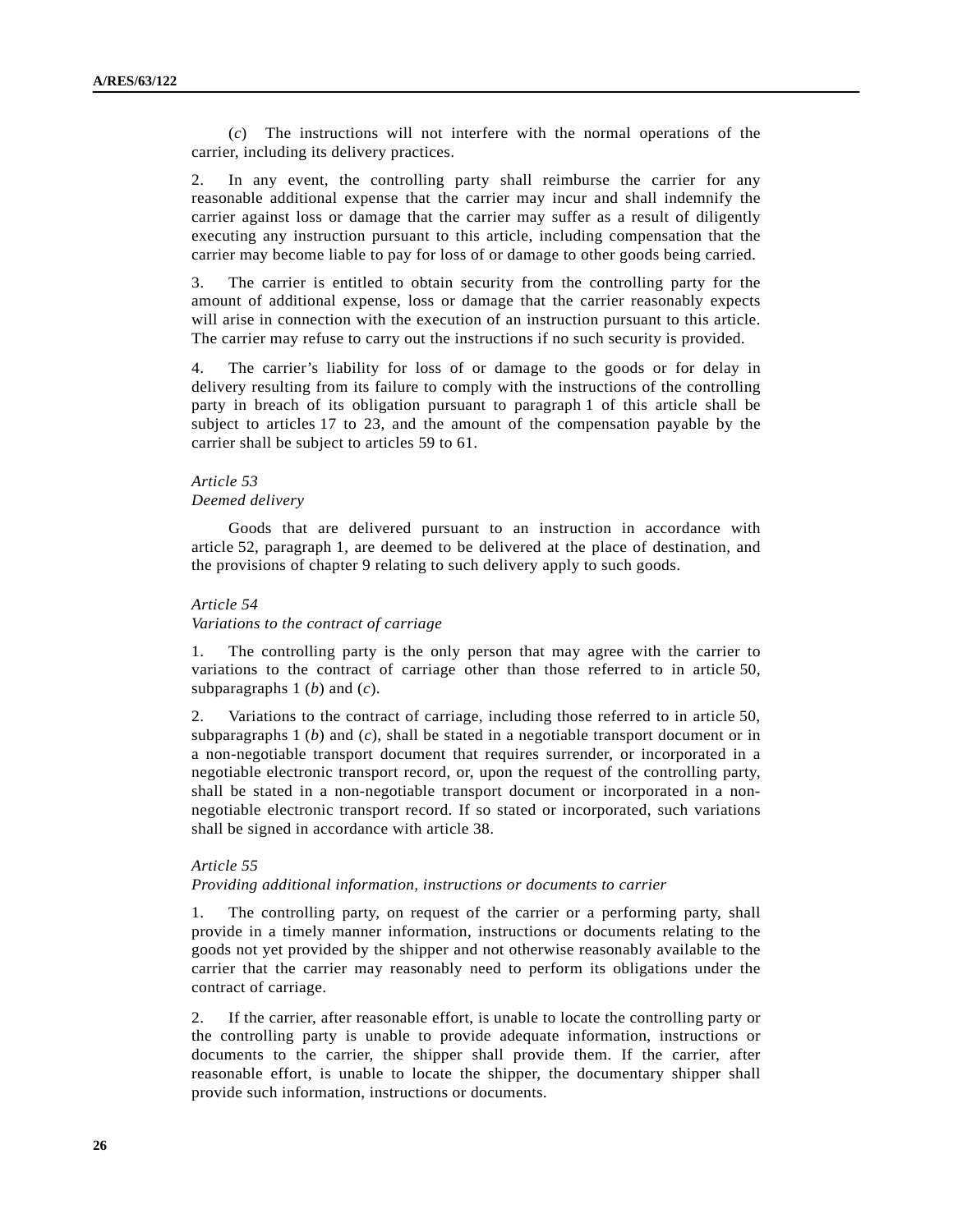# *Article 56 Variation by agreement*

 The parties to the contract of carriage may vary the effect of articles 50, subparagraphs 1 (*b*) and (*c*), 50, paragraph 2, and 52. The parties may also restrict or exclude the transferability of the right of control referred to in article 51, subparagraph 1 (*b*).

# **Chapter 11 Transfer of rights**

#### *Article 57*

*When a negotiable transport document or negotiable electronic transport record is issued* 

1. When a negotiable transport document is issued, the holder may transfer the rights incorporated in the document by transferring it to another person:

 (*a*) Duly endorsed either to such other person or in blank, if an order document; or

 (*b*) Without endorsement, if: (i) a bearer document or a blank endorsed document; or (ii) a document made out to the order of a named person and the transfer is between the first holder and the named person.

2. When a negotiable electronic transport record is issued, its holder may transfer the rights incorporated in it, whether it be made out to order or to the order of a named person, by transferring the electronic transport record in accordance with the procedures referred to in article 9, paragraph 1.

## *Article 58 Liability of holder*

1. Without prejudice to article 55, a holder that is not the shipper and that does not exercise any right under the contract of carriage does not assume any liability under the contract of carriage solely by reason of being a holder.

2. A holder that is not the shipper and that exercises any right under the contract of carriage assumes any liabilities imposed on it under the contract of carriage to the extent that such liabilities are incorporated in or ascertainable from the negotiable transport document or the negotiable electronic transport record.

3. For the purposes of paragraphs 1 and 2 of this article, a holder that is not the shipper does not exercise any right under the contract of carriage solely because:

 (*a*) It agrees with the carrier, pursuant to article 10, to replace a negotiable transport document by a negotiable electronic transport record or to replace a negotiable electronic transport record by a negotiable transport document; or

(*b*) It transfers its rights pursuant to article 57.

# **Chapter 12 Limits of liability**

*Article 59 Limits of liability* 

1. Subject to articles 60 and 61, paragraph 1, the carrier's liability for breaches of its obligations under this Convention is limited to 875 units of account per package or other shipping unit, or 3 units of account per kilogram of the gross weight of the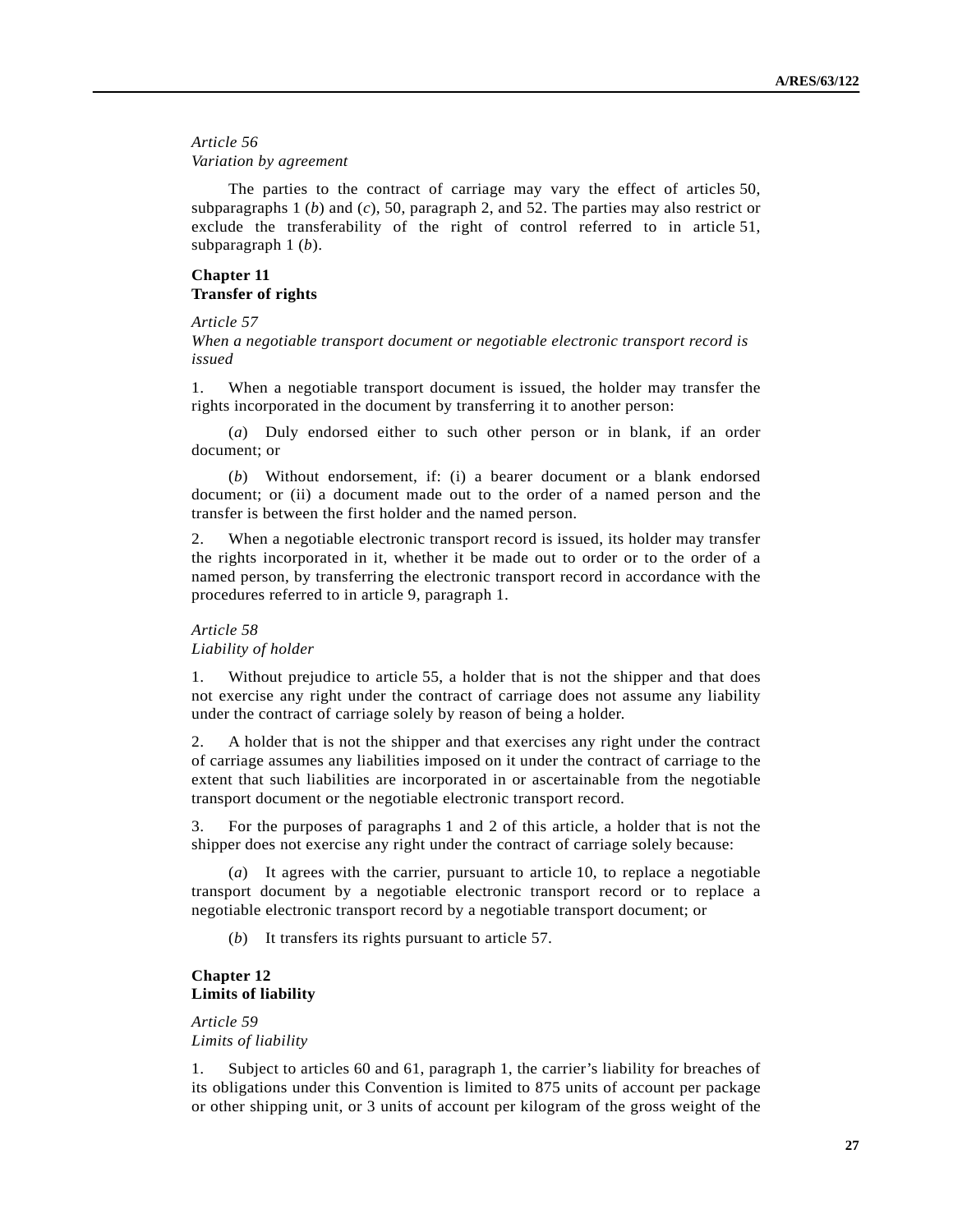goods that are the subject of the claim or dispute, whichever amount is the higher, except when the value of the goods has been declared by the shipper and included in the contract particulars, or when a higher amount than the amount of limitation of liability set out in this article has been agreed upon between the carrier and the shipper.

2. When goods are carried in or on a container, pallet or similar article of transport used to consolidate goods, or in or on a vehicle, the packages or shipping units enumerated in the contract particulars as packed in or on such article of transport or vehicle are deemed packages or shipping units. If not so enumerated, the goods in or on such article of transport or vehicle are deemed one shipping unit.

3. The unit of account referred to in this article is the Special Drawing Right as defined by the International Monetary Fund. The amounts referred to in this article are to be converted into the national currency of a State according to the value of such currency at the date of judgement or award or the date agreed upon by the parties. The value of a national currency, in terms of the Special Drawing Right, of a Contracting State that is a member of the International Monetary Fund is to be calculated in accordance with the method of valuation applied by the International Monetary Fund in effect at the date in question for its operations and transactions. The value of a national currency, in terms of the Special Drawing Right, of a Contracting State that is not a member of the International Monetary Fund is to be calculated in a manner to be determined by that State.

#### *Article 60*

### *Limits of liability for loss caused by delay*

 Subject to article 61, paragraph 2, compensation for loss of or damage to the goods due to delay shall be calculated in accordance with article 22 and liability for economic loss due to delay is limited to an amount equivalent to two and one-half times the freight payable on the goods delayed. The total amount payable pursuant to this article and article 59, paragraph 1, may not exceed the limit that would be established pursuant to article 59, paragraph 1, in respect of the total loss of the goods concerned.

### *Article 61*

#### *Loss of the benefit of limitation of liability*

1. Neither the carrier nor any of the persons referred to in article 18 is entitled to the benefit of the limitation of liability as provided in article 59, or as provided in the contract of carriage, if the claimant proves that the loss resulting from the breach of the carrier's obligation under this Convention was attributable to a personal act or omission of the person claiming a right to limit done with the intent to cause such loss or recklessly and with knowledge that such loss would probably result.

2. Neither the carrier nor any of the persons mentioned in article 18 is entitled to the benefit of the limitation of liability as provided in article 60 if the claimant proves that the delay in delivery resulted from a personal act or omission of the person claiming a right to limit done with the intent to cause the loss due to delay or recklessly and with knowledge that such loss would probably result.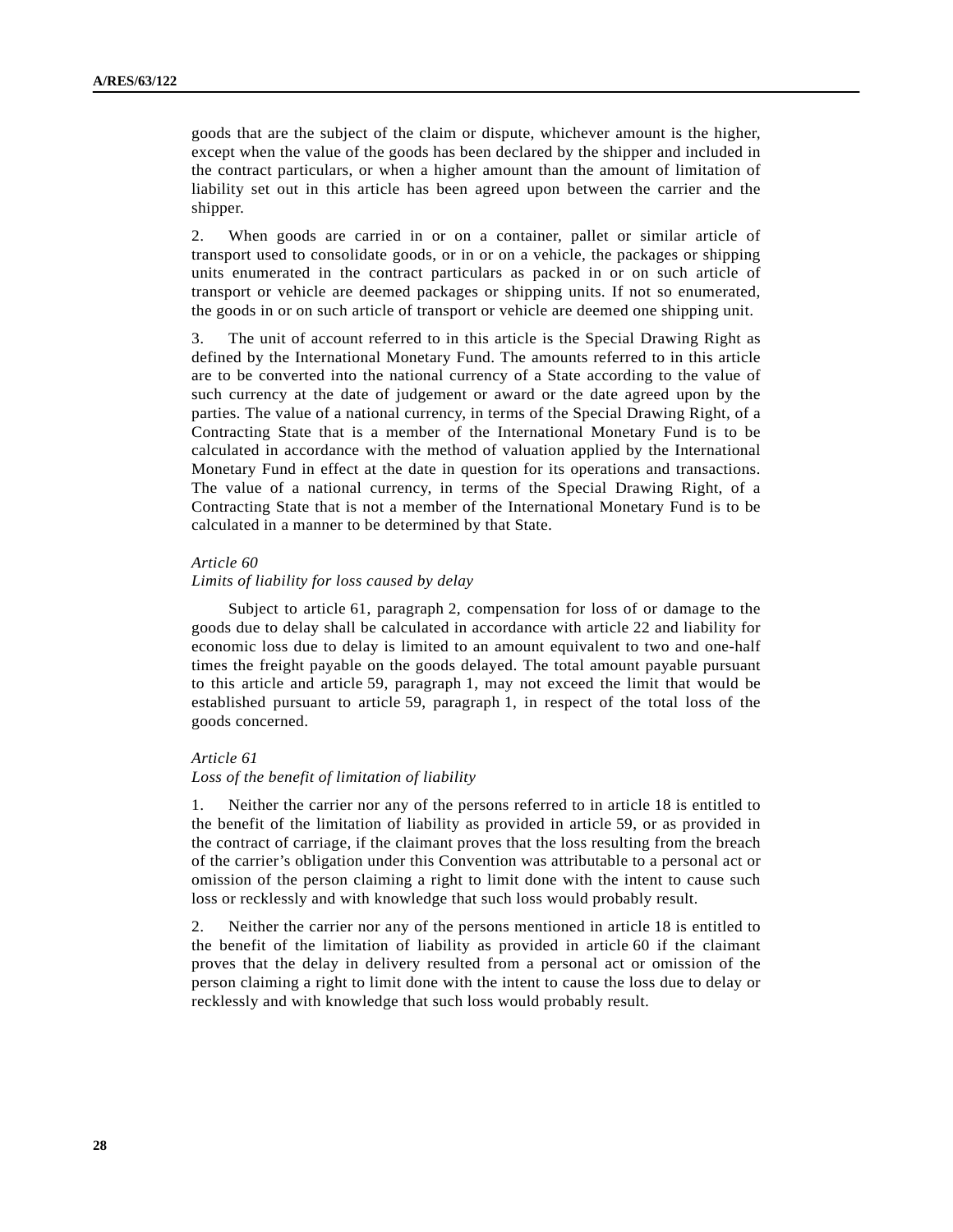## **Chapter 13 Time for suit**

*Article 62 Period of time for suit* 

1. No judicial or arbitral proceedings in respect of claims or disputes arising from a breach of an obligation under this Convention may be instituted after the expiration of a period of two years.

2. The period referred to in paragraph 1 of this article commences on the day on which the carrier has delivered the goods or, in cases in which no goods have been delivered or only part of the goods have been delivered, on the last day on which the goods should have been delivered. The day on which the period commences is not included in the period.

3. Notwithstanding the expiration of the period set out in paragraph 1 of this article, one party may rely on its claim as a defence or for the purpose of set-off against a claim asserted by the other party.

# *Article 63 Extension of time for suit*

 The period provided in article 62 shall not be subject to suspension or interruption, but the person against which a claim is made may at any time during the running of the period extend that period by a declaration to the claimant. This period may be further extended by another declaration or declarations.

# *Article 64*

### *Action for indemnity*

 An action for indemnity by a person held liable may be instituted after the expiration of the period provided in article 62 if the indemnity action is instituted within the later of:

 (*a*) The time allowed by the applicable law in the jurisdiction where proceedings are instituted; or

 (*b*) Ninety days commencing from the day when the person instituting the action for indemnity has either settled the claim or been served with process in the action against itself, whichever is earlier.

# *Article 65*

### *Actions against the person identified as the carrier*

 An action against the bareboat charterer or the person identified as the carrier pursuant to article 37, paragraph 2, may be instituted after the expiration of the period provided in article 62 if the action is instituted within the later of:

 (*a*) The time allowed by the applicable law in the jurisdiction where proceedings are instituted; or

 (*b*) Ninety days commencing from the day when the carrier has been identified, or the registered owner or bareboat charterer has rebutted the presumption that it is the carrier, pursuant to article 37, paragraph 2.

**Chapter 14 Jurisdiction**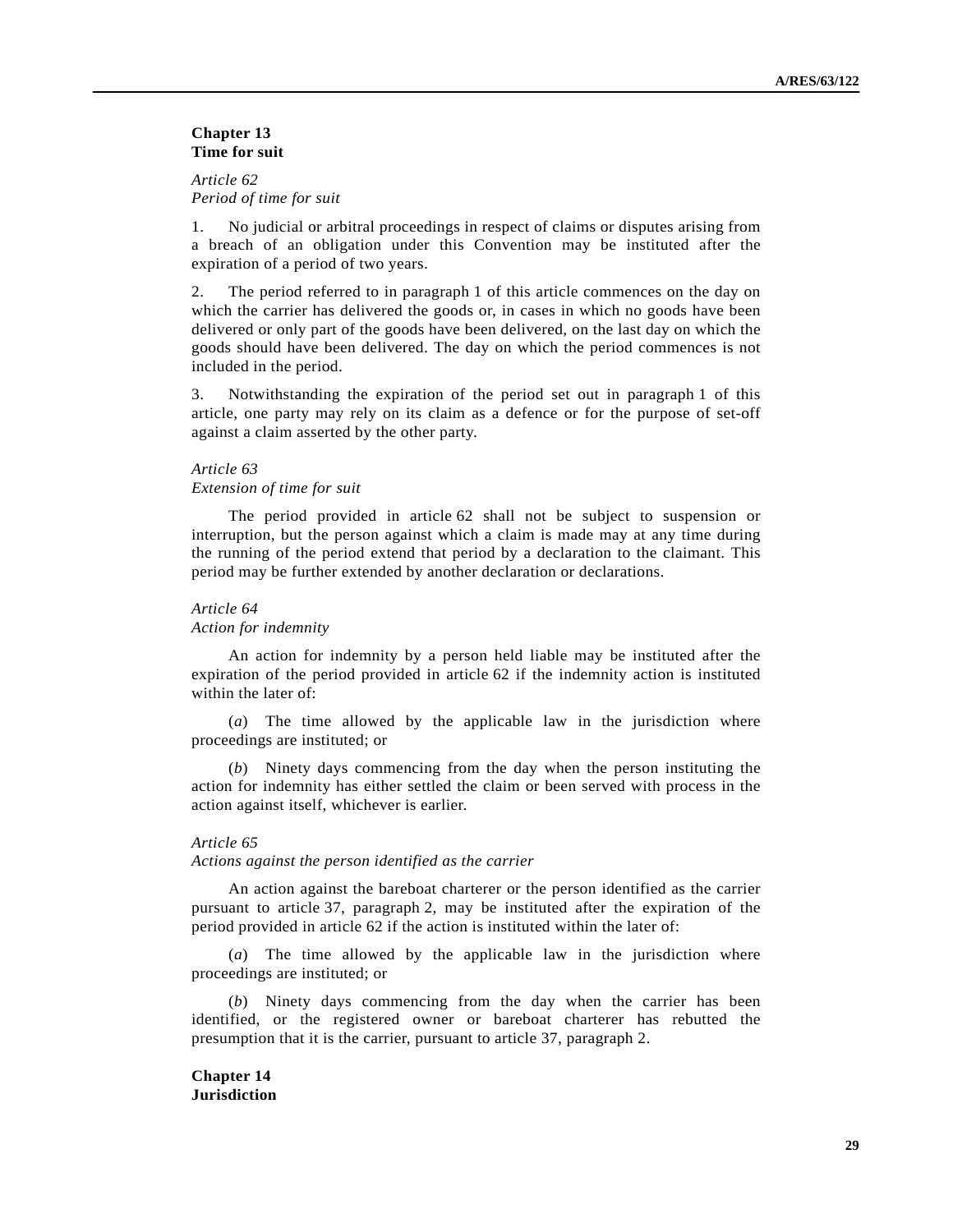# *Article 66*

*Actions against the carrier* 

 Unless the contract of carriage contains an exclusive choice of court agreement that complies with article 67 or 72, the plaintiff has the right to institute judicial proceedings under this Convention against the carrier:

 (*a*) In a competent court within the jurisdiction of which is situated one of the following places:

- (i) The domicile of the carrier;
- (ii) The place of receipt agreed in the contract of carriage;
- (iii) The place of delivery agreed in the contract of carriage; or

 (iv) The port where the goods are initially loaded on a ship or the port where the goods are finally discharged from a ship; or

 (*b*) In a competent court or courts designated by an agreement between the shipper and the carrier for the purpose of deciding claims against the carrier that may arise under this Convention.

# *Article 67*

#### *Choice of court agreements*

1. The jurisdiction of a court chosen in accordance with article 66, subparagraph *b*), is exclusive for disputes between the parties to the contract only if the parties so agree and the agreement conferring jurisdiction:

 (*a*) Is contained in a volume contract that clearly states the names and addresses of the parties and either (i) is individually negotiated or (ii) contains a prominent statement that there is an exclusive choice of court agreement and specifies the sections of the volume contract containing that agreement; and

 (*b*) Clearly designates the courts of one Contracting State or one or more specific courts of one Contracting State.

2. A person that is not a party to the volume contract is bound by an exclusive choice of court agreement concluded in accordance with paragraph 1 of this article only if:

 (*a*) The court is in one of the places designated in article 66, subparagraph (*a*);

 (*b*) That agreement is contained in the transport document or electronic transport record;

 (*c*) That person is given timely and adequate notice of the court where the action shall be brought and that the jurisdiction of that court is exclusive; and

 (*d*) The law of the court seized recognizes that that person may be bound by the exclusive choice of court agreement.

#### *Article 68*

*Actions against the maritime performing party*

The plaintiff has the right to institute judicial proceedings under this Convention against the maritime performing party in a competent court within the jurisdiction of which is situated one of the following places: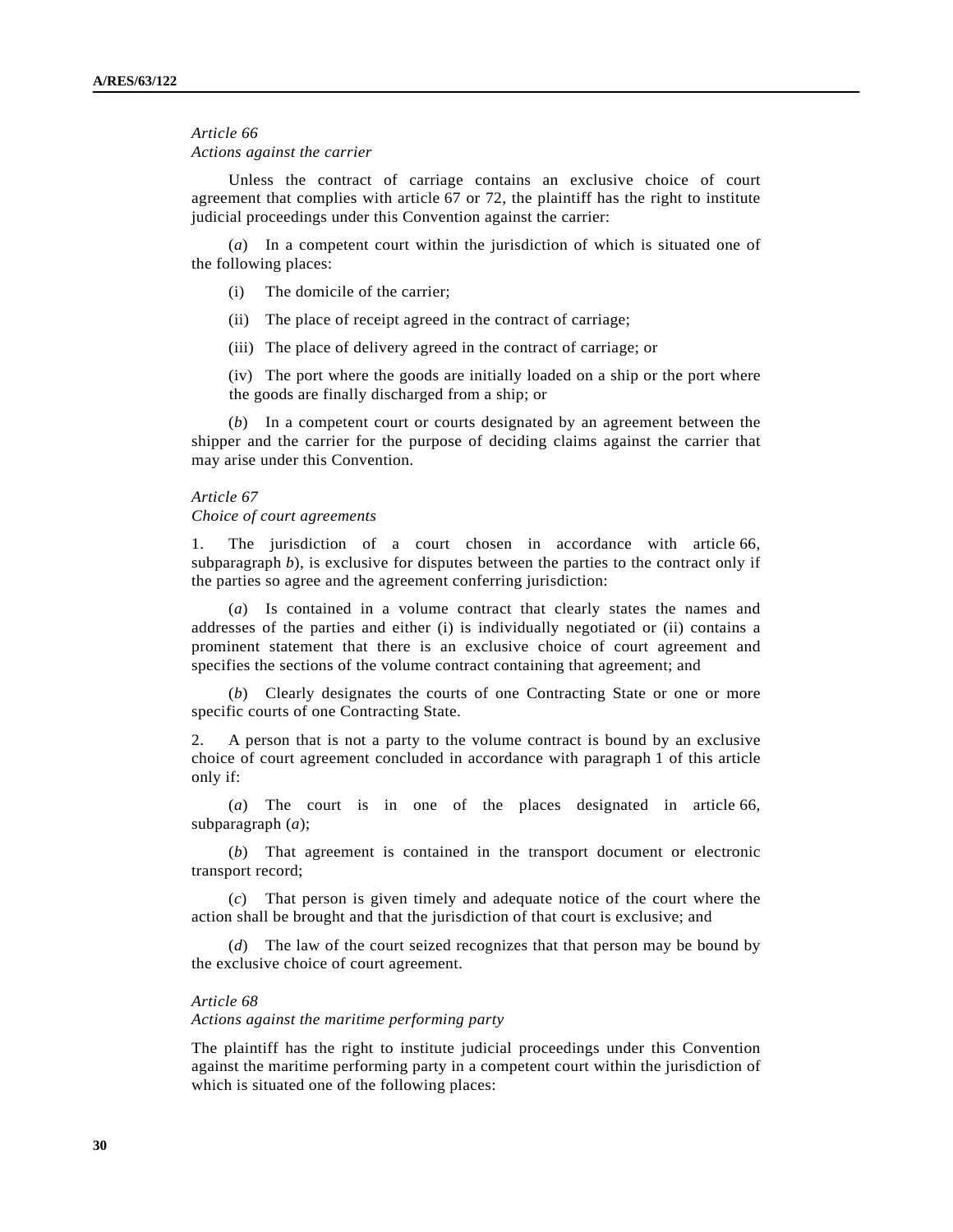(*a*) The domicile of the maritime performing party; or

 (*b*) The port where the goods are received by the maritime performing party, the port where the goods are delivered by the maritime performing party or the port in which the maritime performing party performs its activities with respect to the goods.

# *Article 69*

### *No additional bases of jurisdiction*

 Subject to articles 71 and 72, no judicial proceedings under this Convention against the carrier or a maritime performing party may be instituted in a court not designated pursuant to article 66 or 68.

# *Article 70*

### *Arrest and provisional or protective measures*

 Nothing in this Convention affects jurisdiction with regard to provisional or protective measures, including arrest. A court in a State in which a provisional or protective measure was taken does not have jurisdiction to determine the case upon its merits unless:

- (*a*) The requirements of this chapter are fulfilled; or
- (*b*) An international convention that applies in that State so provides.

# *Article 71*

### *Consolidation and removal of actions*

1. Except when there is an exclusive choice of court agreement that is binding pursuant to article 67 or 72, if a single action is brought against both the carrier and the maritime performing party arising out of a single occurrence, the action may be instituted only in a court designated pursuant to both article 66 and article 68. If there is no such court, such action may be instituted in a court designated pursuant to article 68, subparagraph (*b*), if there is such a court.

2. Except when there is an exclusive choice of court agreement that is binding pursuant to article 67 or 72, a carrier or a maritime performing party that institutes an action seeking a declaration of non-liability or any other action that would deprive a person of its right to select the forum pursuant to article 66 or 68 shall, at the request of the defendant, withdraw that action once the defendant has chosen a court designated pursuant to article 66 or 68, whichever is applicable, where the action may be recommenced.

#### *Article 72*

### *Agreement after a dispute has arisen and jurisdiction when the defendant has entered an appearance*

1. After a dispute has arisen, the parties to the dispute may agree to resolve it in any competent court.

2. A competent court before which a defendant appears, without contesting jurisdiction in accordance with the rules of that court, has jurisdiction.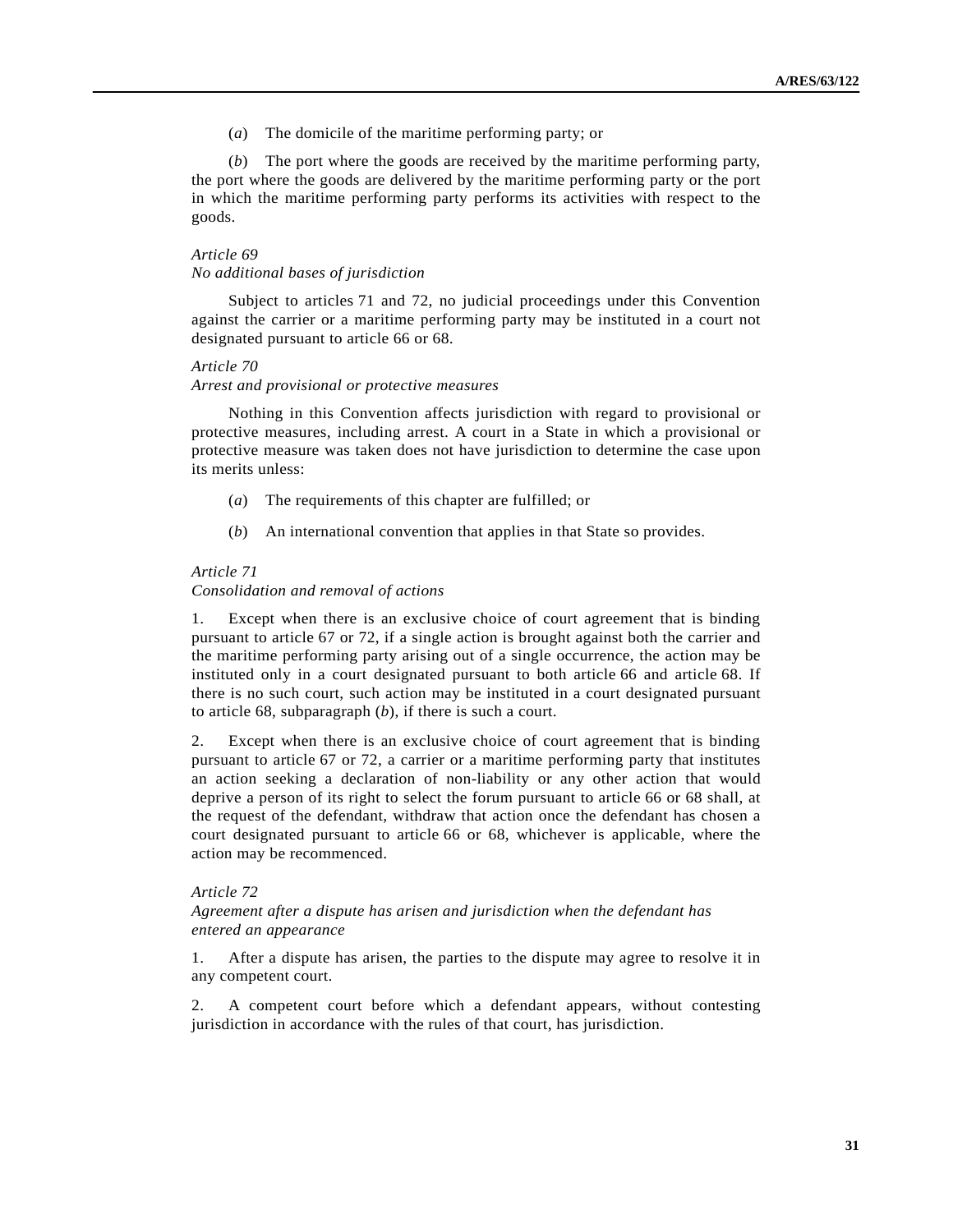*Article 73* 

*Recognition and enforcement* 

1. A decision made in one Contracting State by a court having jurisdiction under this Convention shall be recognized and enforced in another Contracting State in accordance with the law of such latter Contracting State when both States have made a declaration in accordance with article 74.

2. A court may refuse recognition and enforcement based on the grounds for the refusal of recognition and enforcement available pursuant to its law.

3. This chapter shall not affect the application of the rules of a regional economic integration organization that is a party to this Convention, as concerns the recognition or enforcement of judgements as between member States of the regional economic integration organization, whether adopted before or after this Convention.

# *Article 74*

*Application of chapter 14* 

 The provisions of this chapter shall bind only Contracting States that declare in accordance with article 91 that they will be bound by them.

# **Chapter 15 Arbitration**

*Article 75 Arbitration agreements* 

1. Subject to this chapter, parties may agree that any dispute that may arise relating to the carriage of goods under this Convention shall be referred to arbitration.

2. The arbitration proceedings shall, at the option of the person asserting a claim against the carrier, take place at:

(*a*) Any place designated for that purpose in the arbitration agreement; or

 (*b*) Any other place situated in a State where any of the following places is located:

- (i) The domicile of the carrier;
- (ii) The place of receipt agreed in the contract of carriage;

(iii) The place of delivery agreed in the contract of carriage; or

 (iv) The port where the goods are initially loaded on a ship or the port where the goods are finally discharged from a ship.

3. The designation of the place of arbitration in the agreement is binding for disputes between the parties to the agreement if the agreement is contained in a volume contract that clearly states the names and addresses of the parties and either:

(*a*) Is individually negotiated; or

 (*b*) Contains a prominent statement that there is an arbitration agreement and specifies the sections of the volume contract containing the arbitration agreement.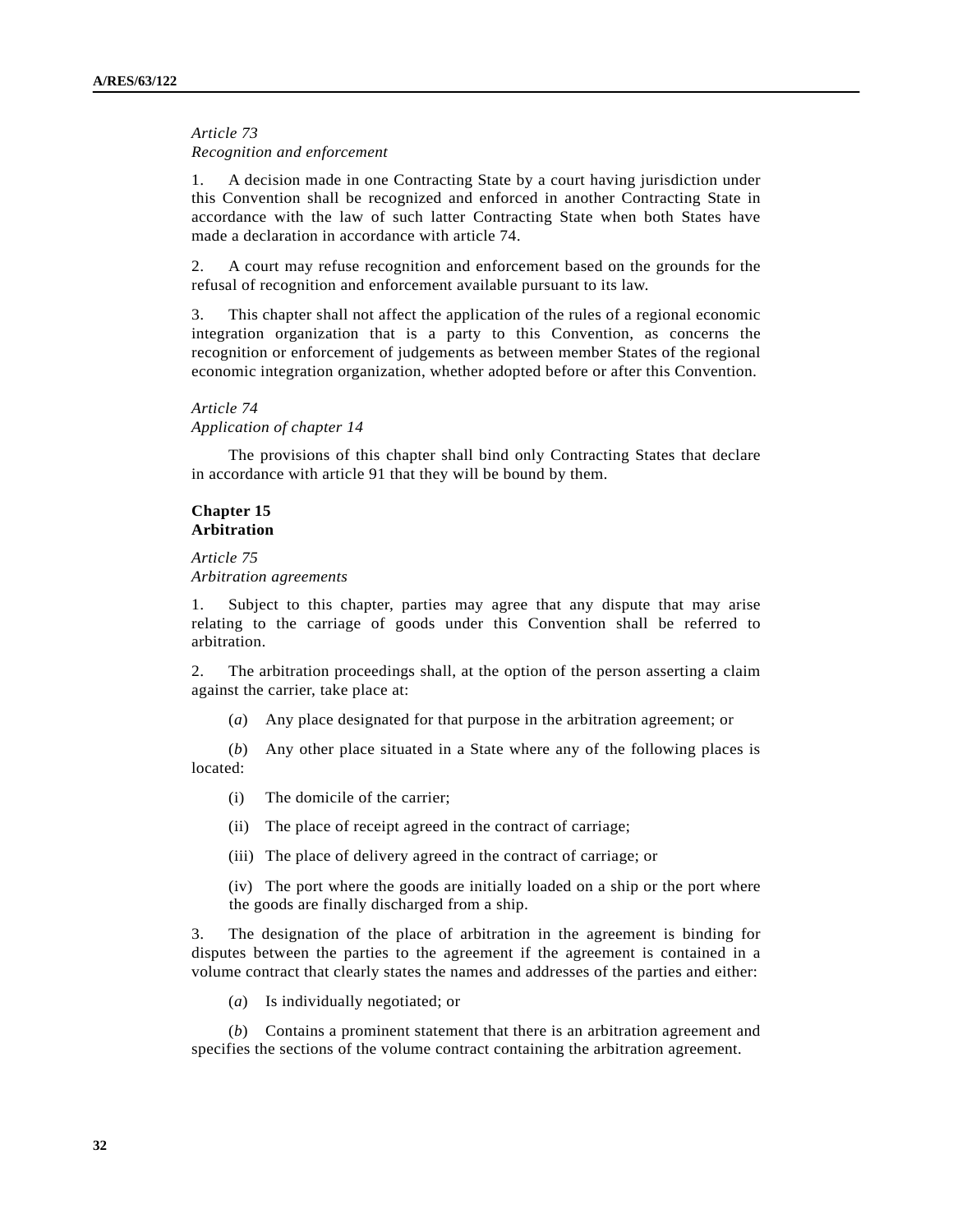4. When an arbitration agreement has been concluded in accordance with paragraph 3 of this article, a person that is not a party to the volume contract is bound by the designation of the place of arbitration in that agreement only if:

 (*a*) The place of arbitration designated in the agreement is situated in one of the places referred to in subparagraph 2 (*b*) of this article;

 (*b*) The agreement is contained in the transport document or electronic transport record;

 (*c*) The person to be bound is given timely and adequate notice of the place of arbitration; and

 (*d*) Applicable law permits that person to be bound by the arbitration agreement.

5. The provisions of paragraphs 1, 2, 3 and 4 of this article are deemed to be part of every arbitration clause or agreement, and any term of such clause or agreement to the extent that it is inconsistent therewith is void.

### *Article 76*

# *Arbitration agreement in non-liner transportation*

1. Nothing in this Convention affects the enforceability of an arbitration agreement in a contract of carriage in non-liner transportation to which this Convention or the provisions of this Convention apply by reason of:

(*a*) The application of article 7; or

 (*b*) The parties' voluntary incorporation of this Convention in a contract of carriage that would not otherwise be subject to this Convention.

2. Notwithstanding paragraph 1 of this article, an arbitration agreement in a transport document or electronic transport record to which this Convention applies by reason of the application of article 7 is subject to this chapter unless such a transport document or electronic transport record:

 (*a*) Identifies the parties to and the date of the charter party or other contract excluded from the application of this Convention by reason of the application of article 6; and

 (*b*) Incorporates by specific reference the clause in the charter party or other contract that contains the terms of the arbitration agreement.

#### *Article 77*

*Agreement to arbitrate after a dispute has arisen* 

 Notwithstanding the provisions of this chapter and chapter 14, after a dispute has arisen the parties to the dispute may agree to resolve it by arbitration in any place.

# *Article 78 Application of chapter 15*

 The provisions of this chapter shall bind only Contracting States that declare in accordance with article 91 that they will be bound by them.

# **Chapter 16 Validity of contractual terms**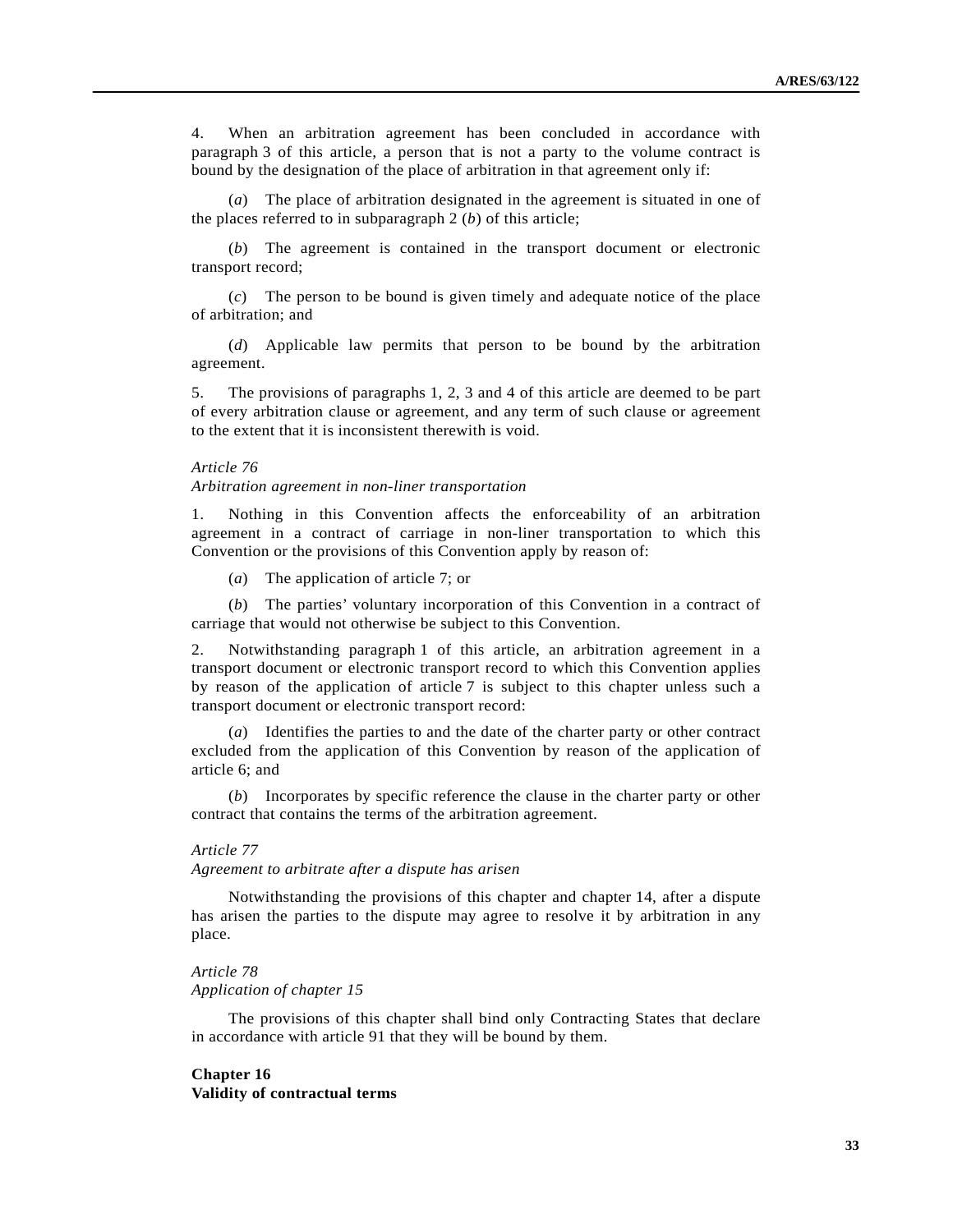### *Article 79 General provisions*

Unless otherwise provided in this Convention, any term in a contract of carriage is void to the extent that it:

 (*a*) Directly or indirectly excludes or limits the obligations of the carrier or a maritime performing party under this Convention;

 (*b*) Directly or indirectly excludes or limits the liability of the carrier or a maritime performing party for breach of an obligation under this Convention; or

 (*c*) Assigns a benefit of insurance of the goods in favour of the carrier or a person referred to in article 18.

2. Unless otherwise provided in this Convention, any term in a contract of carriage is void to the extent that it:

 (*a*) Directly or indirectly excludes, limits or increases the obligations under this Convention of the shipper, consignee, controlling party, holder or documentary shipper; or

 (*b*) Directly or indirectly excludes, limits or increases the liability of the shipper, consignee, controlling party, holder or documentary shipper for breach of any of its obligations under this Convention.

#### *Article 80*

*Special rules for volume contracts* 

1. Notwithstanding article 79, as between the carrier and the shipper, a volume contract to which this Convention applies may provide for greater or lesser rights, obligations and liabilities than those imposed by this Convention.

2. A derogation pursuant to paragraph 1 of this article is binding only when:

 (*a*) The volume contract contains a prominent statement that it derogates from this Convention;

 (*b*) The volume contract is (i) individually negotiated or (ii) prominently specifies the sections of the volume contract containing the derogations;

 (*c*) The shipper is given an opportunity and notice of the opportunity to conclude a contract of carriage on terms and conditions that comply with this Convention without any derogation under this article; and

 (*d*) The derogation is neither (i) incorporated by reference from another document nor (ii) included in a contract of adhesion that is not subject to negotiation.

3. A carrier's public schedule of prices and services, transport document, electronic transport record or similar document is not a volume contract pursuant to paragraph 1 of this article, but a volume contract may incorporate such documents by reference as terms of the contract.

4. Paragraph 1 of this article does not apply to rights and obligations provided in articles 14, subparagraphs (*a*) and (*b*), 29 and 32 or to liability arising from the breach thereof, nor does it apply to any liability arising from an act or omission referred to in article 61.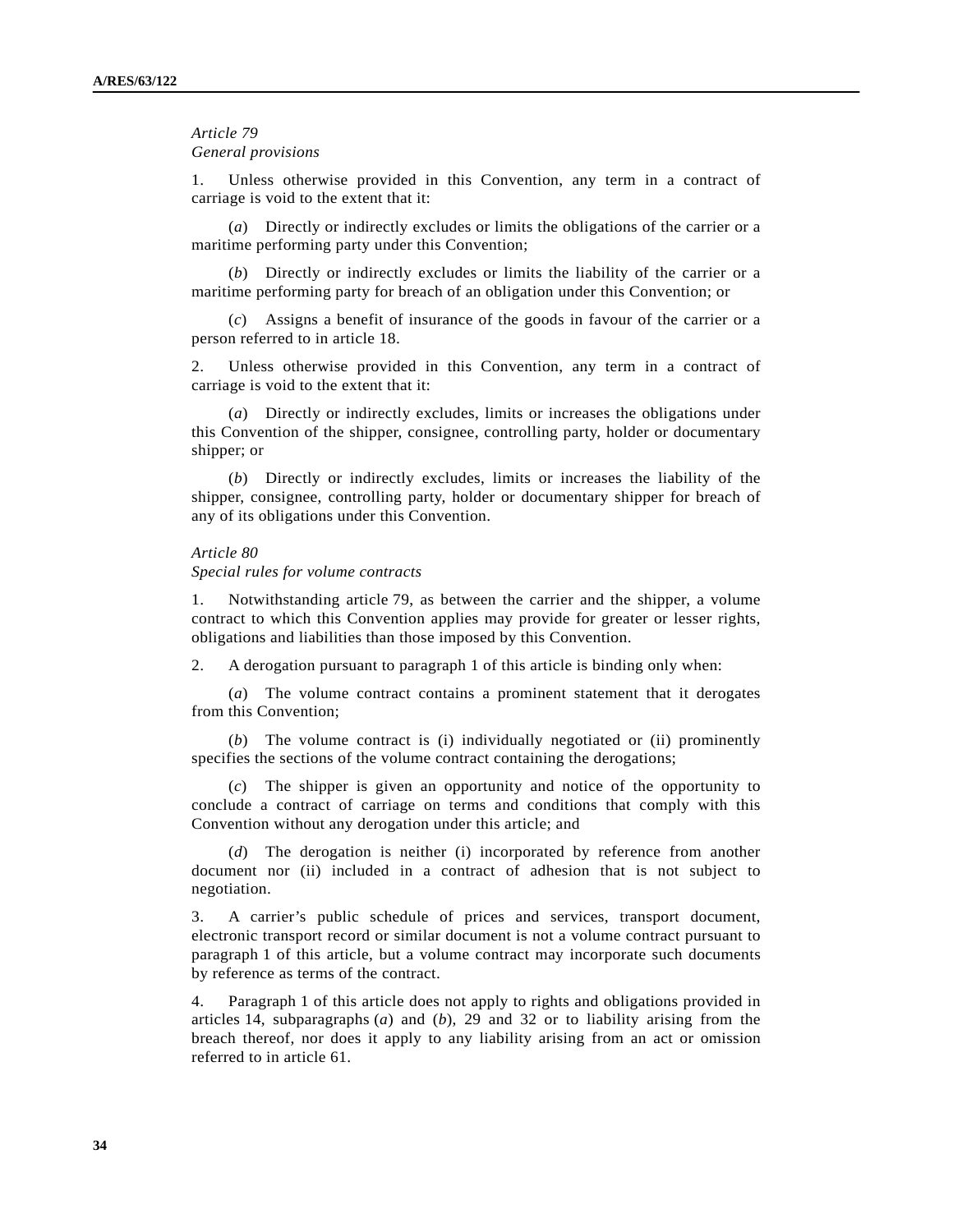5. The terms of the volume contract that derogate from this Convention, if the volume contract satisfies the requirements of paragraph 2 of this article, apply between the carrier and any person other than the shipper provided that:

 (*a*) Such person received information that prominently states that the volume contract derogates from this Convention and gave its express consent to be bound by such derogations; and

 (*b*) Such consent is not solely set forth in a carrier's public schedule of prices and services, transport document or electronic transport record.

6. The party claiming the benefit of the derogation bears the burden of proof that the conditions for derogation have been fulfilled.

# *Article 81*

*Special rules for live animals and certain other goods* 

 Notwithstanding article 79 and without prejudice to article 80, the contract of carriage may exclude or limit the obligations or the liability of both the carrier and a maritime performing party if:

 (*a*) The goods are live animals, but any such exclusion or limitation will not be effective if the claimant proves that the loss of or damage to the goods, or delay in delivery, resulted from an act or omission of the carrier or of a person referred to in article 18, done with the intent to cause such loss of or damage to the goods or such loss due to delay or done recklessly and with knowledge that such loss or damage or such loss due to delay would probably result; or

 (*b*) The character or condition of the goods or the circumstances and terms and conditions under which the carriage is to be performed are such as reasonably to justify a special agreement, provided that such contract of carriage is not related to ordinary commercial shipments made in the ordinary course of trade and that no negotiable transport document or negotiable electronic transport record is issued for the carriage of the goods.

# **Chapter 17**

### **Matters not governed by this convention**

#### *Article 82*

# *International conventions governing the carriage of goods by other modes of transport*

 Nothing in this Convention affects the application of any of the following international conventions in force at the time this Convention enters into force, including any future amendment to such conventions, that regulate the liability of the carrier for loss of or damage to the goods:

 (*a*) Any convention governing the carriage of goods by air to the extent that such convention according to its provisions applies to any part of the contract of carriage;

 (*b*) Any convention governing the carriage of goods by road to the extent that such convention according to its provisions applies to the carriage of goods that remain loaded on a road cargo vehicle carried on board a ship;

 (*c*) Any convention governing the carriage of goods by rail to the extent that such convention according to its provisions applies to carriage of goods by sea as a supplement to the carriage by rail; or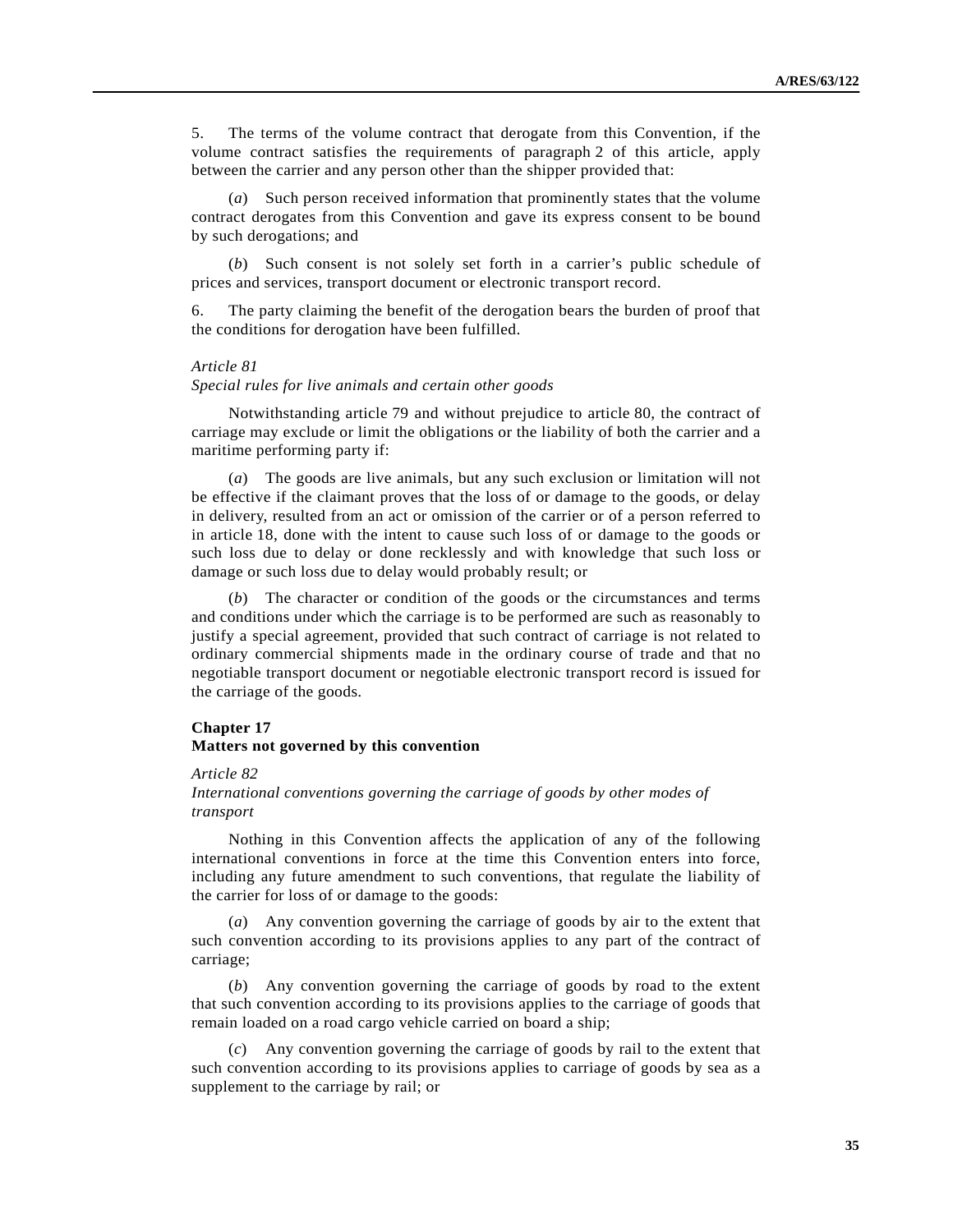(*d*) Any convention governing the carriage of goods by inland waterways to the extent that such convention according to its provisions applies to a carriage of goods without trans-shipment both by inland waterways and sea.

### *Article 83 Global limitation of liability*

 Nothing in this Convention affects the application of any international convention or national law regulating the global limitation of liability of vessel owners.

# *Article 84*

# *General average*

 Nothing in this Convention affects the application of terms in the contract of carriage or provisions of national law regarding the adjustment of general average.

#### *Article 85*

### *Passengers and luggage*

 This Convention does not apply to a contract of carriage for passengers and their luggage.

#### *Article 86*

### *Damage caused by nuclear incident*

 No liability arises under this Convention for damage caused by a nuclear incident if the operator of a nuclear installation is liable for such damage:

 (*a*) Under the Paris Convention on Third Party Liability in the Field of Nuclear Energy of 29 July 1960 as amended by the Additional Protocol of 28 January 1964 and by the Protocols of 16 November 1982 and 12 February 2004, the Vienna Convention on Civil Liability for Nuclear Damage of 21 May 1963 as amended by the Joint Protocol Relating to the Application of the Vienna Convention and the Paris Convention of 21 September 1988 and as amended by the Protocol to Amend the 1963 Vienna Convention on Civil Liability for Nuclear Damage of 12 September 1997, or the Convention on Supplementary Compensation for Nuclear Damage of 12 September 1997, including any amendment to these conventions and any future convention in respect of the liability of the operator of a nuclear installation for damage caused by a nuclear incident; or

 (*b*) Under national law applicable to the liability for such damage, provided that such law is in all respects as favourable to persons that may suffer damage as either the Paris or Vienna Conventions or the Convention on Supplementary Compensation for Nuclear Damage.

# **Chapter 18 Final clauses**

### *Article 87 Depositary*

 The Secretary-General of the United Nations is hereby designated as the depositary of this Convention.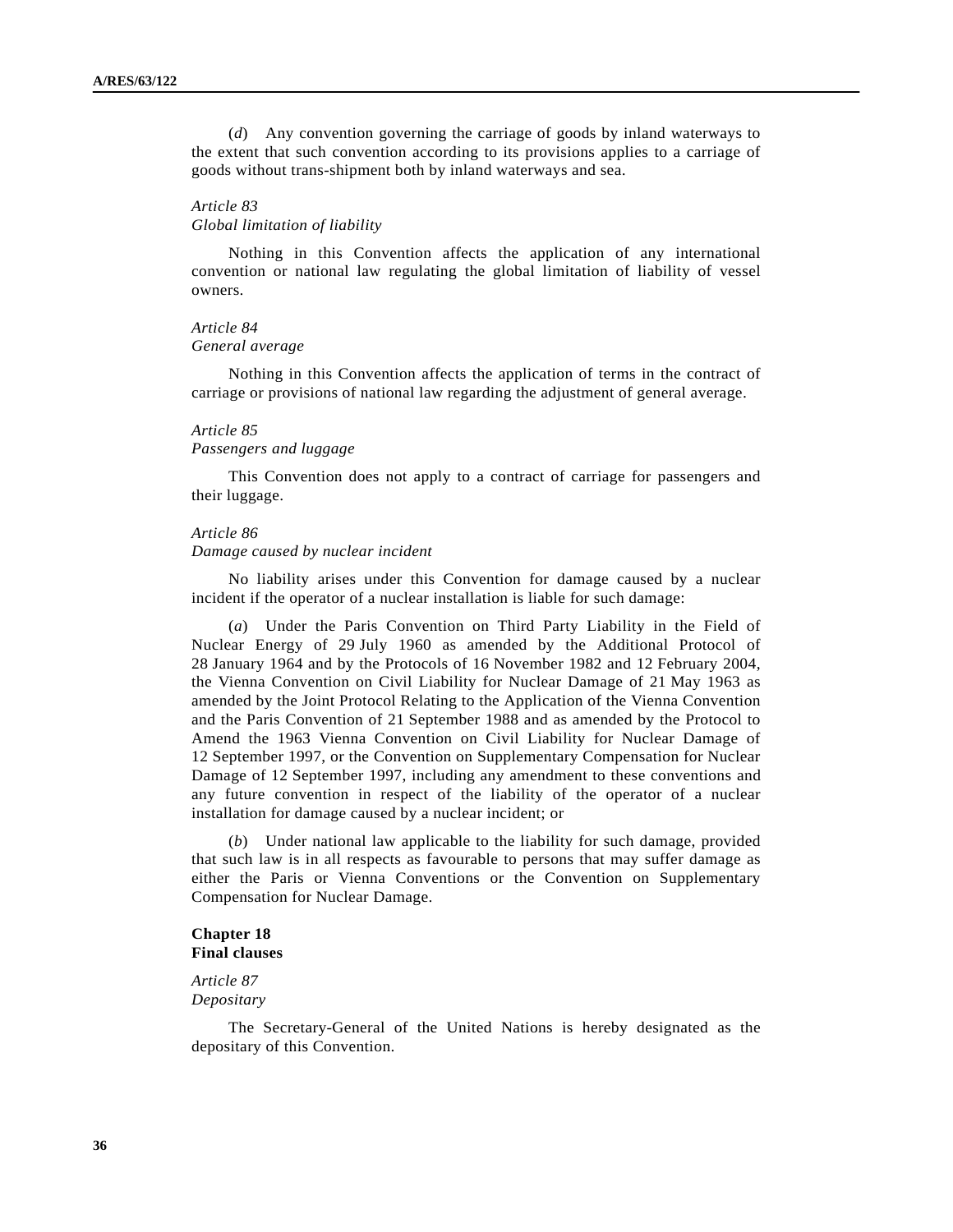#### *Article 88*

*Signature, ratification, acceptance, approval or accession* 

1. This Convention is open for signature by all States at Rotterdam, the Netherlands, on 23 September 2009, and thereafter at the Headquarters of the United Nations in New York.

2. This Convention is subject to ratification, acceptance or approval by the signatory States.

3. This Convention is open for accession by all States that are not signatory States as from the date it is open for signature.

4. Instruments of ratification, acceptance, approval and accession are to be deposited with the Secretary-General of the United Nations.

### *Article 89*

# *Denunciation of other conventions*

1. A State that ratifies, accepts, approves or accedes to this Convention and is a party to the International Convention for the Unification of certain Rules of Law relating to Bills of Lading signed at Brussels on 25 August 1924, to the Protocol to amend the International Convention for the Unification of certain Rules of Law relating to Bills of Lading, signed at Brussels on 23 February 1968, or to the Protocol to amend the International Convention for the Unification of certain Rules of Law relating to Bills of Lading as Modified by the Amending Protocol of 23 February 1968, signed at Brussels on 21 December 1979, shall at the same time denounce that Convention and the protocol or protocols thereto to which it is a party by notifying the Government of Belgium to that effect, with a declaration that the denunciation is to take effect as from the date when this Convention enters into force in respect of that State.

2. A State that ratifies, accepts, approves or accedes to this Convention and is a party to the United Nations Convention on the Carriage of Goods by Sea concluded at Hamburg on 31 March 1978 shall at the same time denounce that Convention by notifying the Secretary-General of the United Nations to that effect, with a declaration that the denunciation is to take effect as from the date when this Convention enters into force in respect of that State.

3. For the purposes of this article, ratifications, acceptances, approvals and accessions in respect of this Convention by States parties to the instruments listed in paragraphs 1 and 2 of this article that are notified to the depositary after this Convention has entered into force are not effective until such denunciations as may be required on the part of those States in respect of these instruments have become effective. The depositary of this Convention shall consult with the Government of Belgium, as the depositary of the instruments referred to in paragraph 1 of this article, so as to ensure necessary coordination in this respect.

## *Article 90 Reservations*

No reservation is permitted to this Convention.

# *Article 91*

# *Procedure and effect of declarations*

1. The declarations permitted by articles 74 and 78 may be made at any time. The initial declarations permitted by article 92, paragraph 1, and article 93, paragraph 2,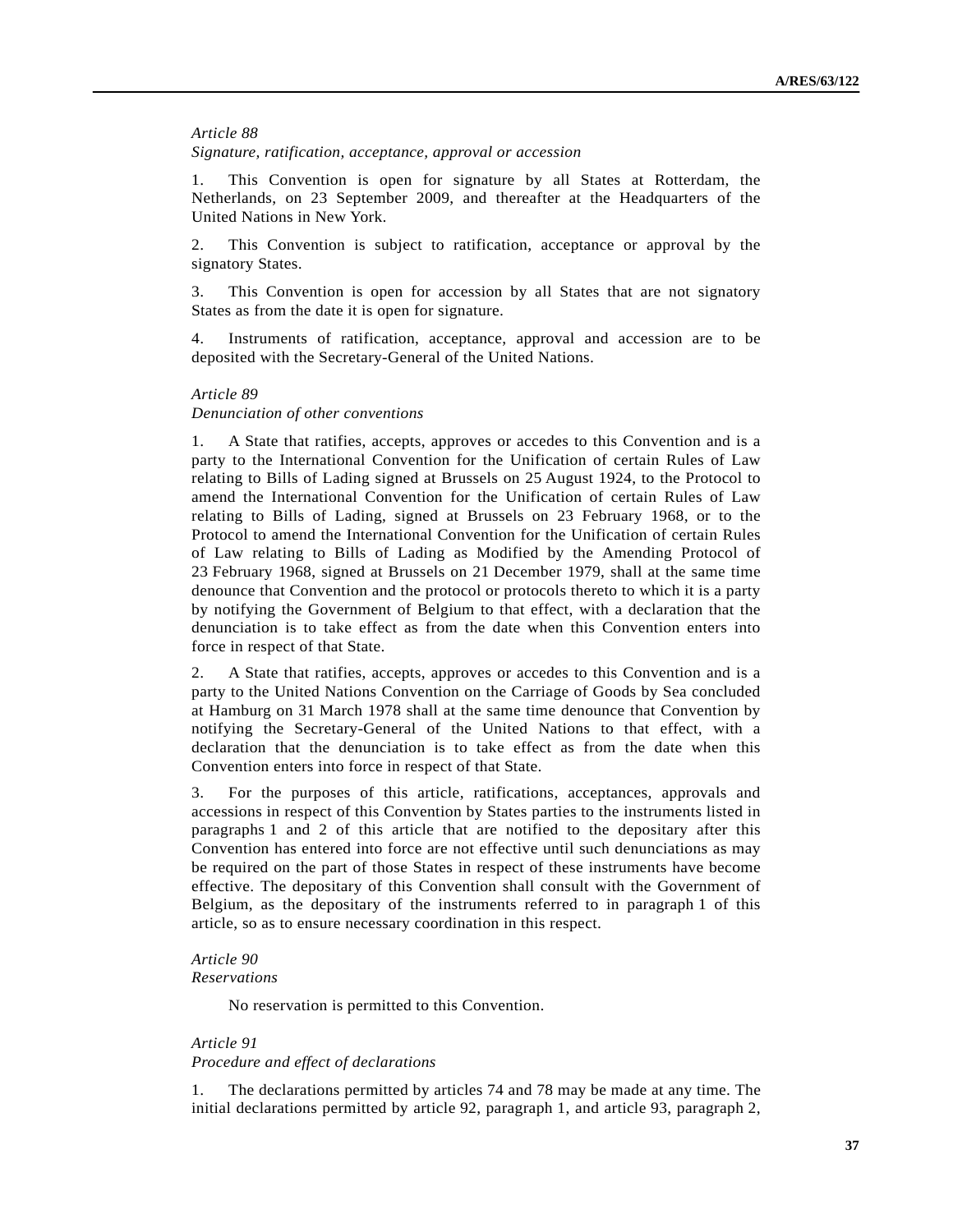shall be made at the time of signature, ratification, acceptance, approval or accession. No other declaration is permitted under this Convention.

2. Declarations made at the time of signature are subject to confirmation upon ratification, acceptance or approval.

3. Declarations and their confirmations are to be in writing and to be formally notified to the depositary.

4. A declaration takes effect simultaneously with the entry into force of this Convention in respect of the State concerned. However, a declaration of which the depositary receives formal notification after such entry into force takes effect on the first day of the month following the expiration of six months after the date of its receipt by the depositary.

5. Any State that makes a declaration under this Convention may withdraw it at any time by a formal notification in writing addressed to the depositary. The withdrawal of a declaration, or its modification where permitted by this Convention, takes effect on the first day of the month following the expiration of six months after the date of the receipt of the notification by the depositary.

### *Article 92*

# *Effect in domestic territorial units*

1. If a Contracting State has two or more territorial units in which different systems of law are applicable in relation to the matters dealt with in this Convention, it may, at the time of signature, ratification, acceptance, approval or accession, declare that this Convention is to extend to all its territorial units or only to one or more of them, and may amend its declaration by submitting another declaration at any time.

2. These declarations are to be notified to the depositary and are to state expressly the territorial units to which the Convention extends.

3. When a Contracting State has declared pursuant to this article that this Convention extends to one or more but not all of its territorial units, a place located in a territorial unit to which this Convention does not extend is not considered to be in a Contracting State for the purposes of this Convention.

 4. If a Contracting State makes no declaration pursuant to paragraph 1 of this article, the Convention is to extend to all territorial units of that State.

#### *Article 93*

### *Participation by regional economic integration organizations*

1. A regional economic integration organization that is constituted by sovereign States and has competence over certain matters governed by this Convention may similarly sign, ratify, accept, approve or accede to this Convention. The regional economic integration organization shall in that case have the rights and obligations of a Contracting State, to the extent that that organization has competence over matters governed by this Convention. When the number of Contracting States is relevant in this Convention, the regional economic integration organization does not count as a Contracting State in addition to its member States which are Contracting States.

2. The regional economic integration organization shall, at the time of signature, ratification, acceptance, approval or accession, make a declaration to the depositary specifying the matters governed by this Convention in respect of which competence